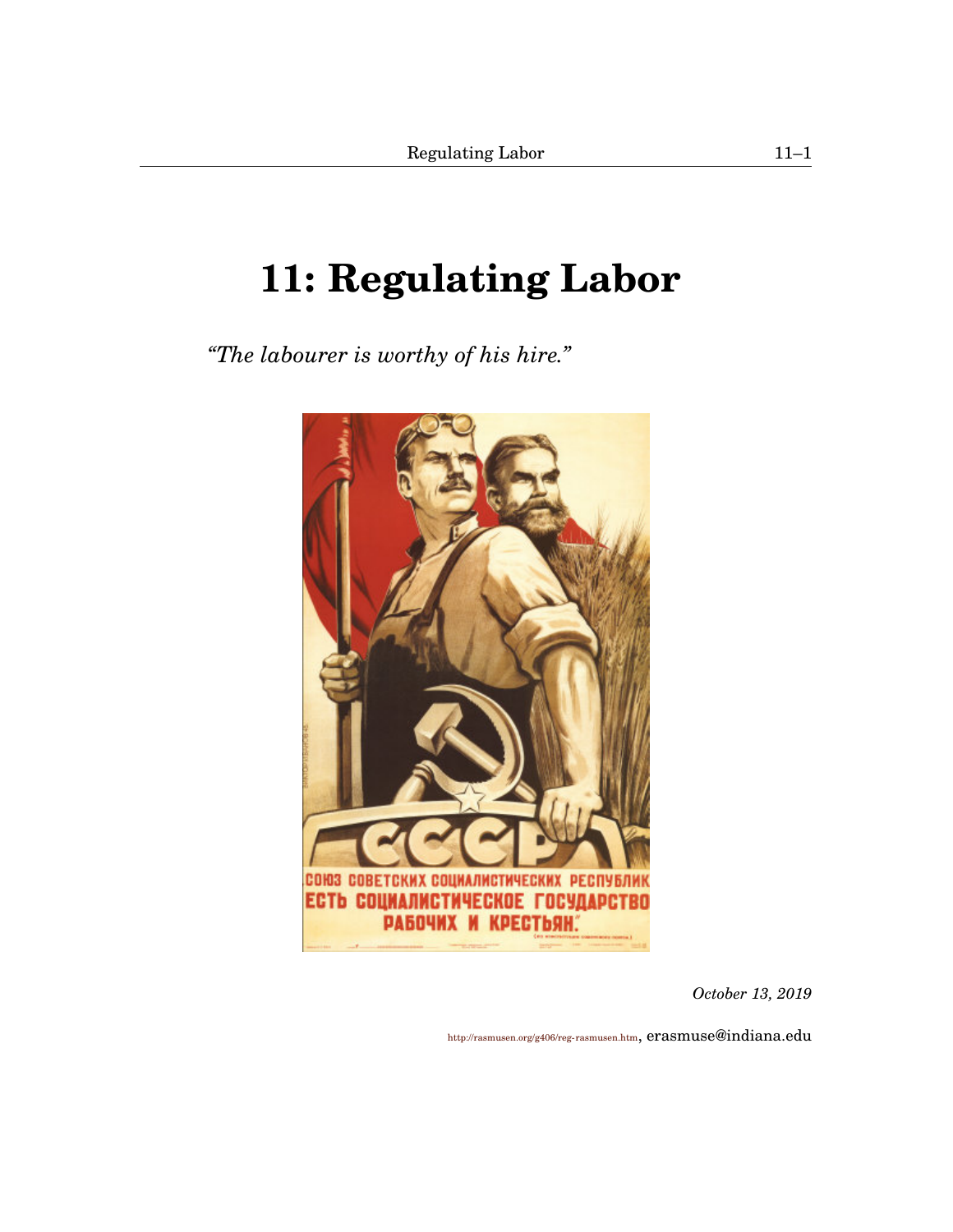## **[11.](#page-0-0)1: Introduction**

Buying and selling labor is one of the most heavily regulated transactions in the modern economy. There are regulations about minimum wages, unionization, leaves of absence for child care, withholding of income taxes, collection of payroll taxes, unionization, racial discrimination, and special arrangements for handicapped workers.

The most important regulation idea that will come up in this chapter is the **unfunded mandate**. A mandate is a command (in Latin "mandamus" means "we command"). Often when the government wishes to accomplish something but does not want to pay for it, it commands individuals or companies to do it as a condition of being allowed to carry on with their employment or business. The potential for government failure is obvious: the government gets the credit for the action, but doesn't have to raise taxes. Yet there can be good reasons for unfunded mandates too, arising from market failures such as asymmetric information or externalities.

Before getting to employment regulation, though, let us start by distinguishing between direct demand and derived demand. **Direct demand** is demand for a good that yields the buyer direct satisfaction, while **derived demand** is demand for an input that is used to produce some other good. If you hire somebody to clean your house, you have direct demand for the labor. If you hire somebody to chop wood that you will sell, you have derived demand for the labor.

Demand for labor is usually derived demand, so before we analyze the effect of regulation, let us think about how derived demand works. Suppose a rug factory has two inputs, capital and labor. Instead of taking output, *Q*, as directly under the control of the manager, think of output as a production function,  $Q(K, L)$ , which has output increasing as capital or labor increase. We can write the factory's profit as

$$
Profit = P(Q(K, L)) \cdot Q(K, L) - wL - rK,
$$
\n(1)

where the rug price *P* is now a function of *Q* which is a function of *K* and *L*, and the prices of labor and capital are *w* and *r*. The factory must choose *K* and *L* to maximize profit. In choosing *L* and *K*, it is indirectly choosing *Q*. Let us start with labor. Taking the derivative with respect to *L* and setting it equal to zero yields

$$
\frac{\partial \text{Profit}}{\partial L} = \frac{dP}{dQ} \frac{dQ}{dL} Q(K, L) + P(Q(K, L)) \cdot \frac{dQ}{dL} - w = 0,\tag{2}
$$

so

$$
\left(\frac{dP}{dQ}Q(K,L) + P(Q(K,L))\right)\frac{dQ}{dL} = w\tag{3}
$$

The expression  $\frac{dP}{dQ}Q(K, L) + P(Q(K, L))$  is marginal revenue, the same expression we found earlier in determining monopoly output. The expression  $\frac{dQ}{dL}$  is the **marginal**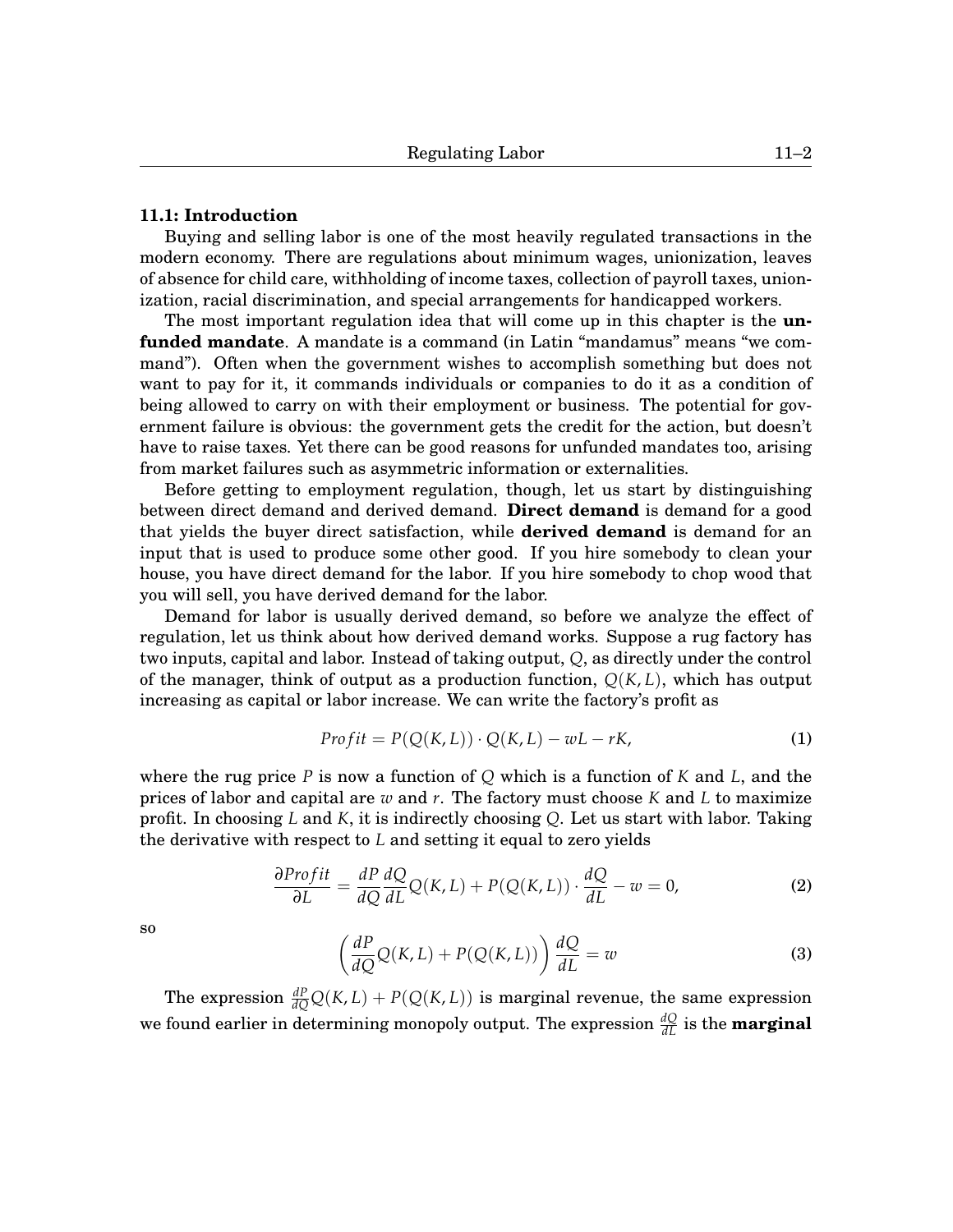**product of labor**, the extra output from adding extra labor. Thus, we can rewrite the equation as

$$
MR \cdot MPL = w. \tag{4}
$$

To maximize profit, the rug factory is increasing the amount of labor it uses until adding just a little more, at cost *w*, would equal the increase in marginal revenue from the extra output that the labor would produce. This rate of increase of revenue from hiring more labor is known as the **marginal revenue product of labor**. If the output market is competitive, then  $MR = P$  and profit maximization requires the firm to increase its labor till the value of the extra output from hiring more labor just equals the increase in the wage bill. The same reasoning implies that

$$
MR \cdot MPK = r,\tag{5}
$$

which says that the firm will keep hiring capital till the extra revenue it generates just equals the extra cost of buying the capital.

We will focus on labor, and on the labor-buying decision of a firm in a perfectly competitive market. Thus, the equation for the optimal choice of labor,  $MR * MPL = w$ , becomes

$$
P \cdot MPL = w. \tag{6}
$$

Think about how this factory's demand for labor will change if *P* or *w* changes. Start with an essential fact: the marginal product of labor (MPL) falls as more labor is used. This is a consequence of diminishing returns. The MPL is the rate of increase in rug output if the factory increases *L* but everything else stays constant, including *K*. Increasing *L* without increasing *K* leads to diminishing returns to labor, so the MPL falls as *L* increases. Starting with more labor results in less value from further increases.

Now we can think about what happens when the wage rises. For our equation to remain an equation, either *P* must rise or MPL must rise. The rug price *P* is set by market supply and demand, so it won't change. Thus, MPL must rise. We have seen that MPL falls as L increases, so MPL must increase as L falls. Thus, the factory will hire less labor. When *w* rises, *L* will fall so that *MPL* rises, keeping the equation true.

We can go through the same thought process for the rug price, *P*. If *P* goes up, then to keep the equation in balance either *w* must rise or MPL must fall. Since *w* is determined by the market for labor, it doesn't change. Thus, the factory must make MPL fall, which it does by hiring more labor. When the price of output rises, the factory hires more workers.

It is common sense that employment falls after the wage rises, and that employment rises when the price of rugs rises, but this analysis gives some explanation for why happens. It also helps us understand what is going on when the market supply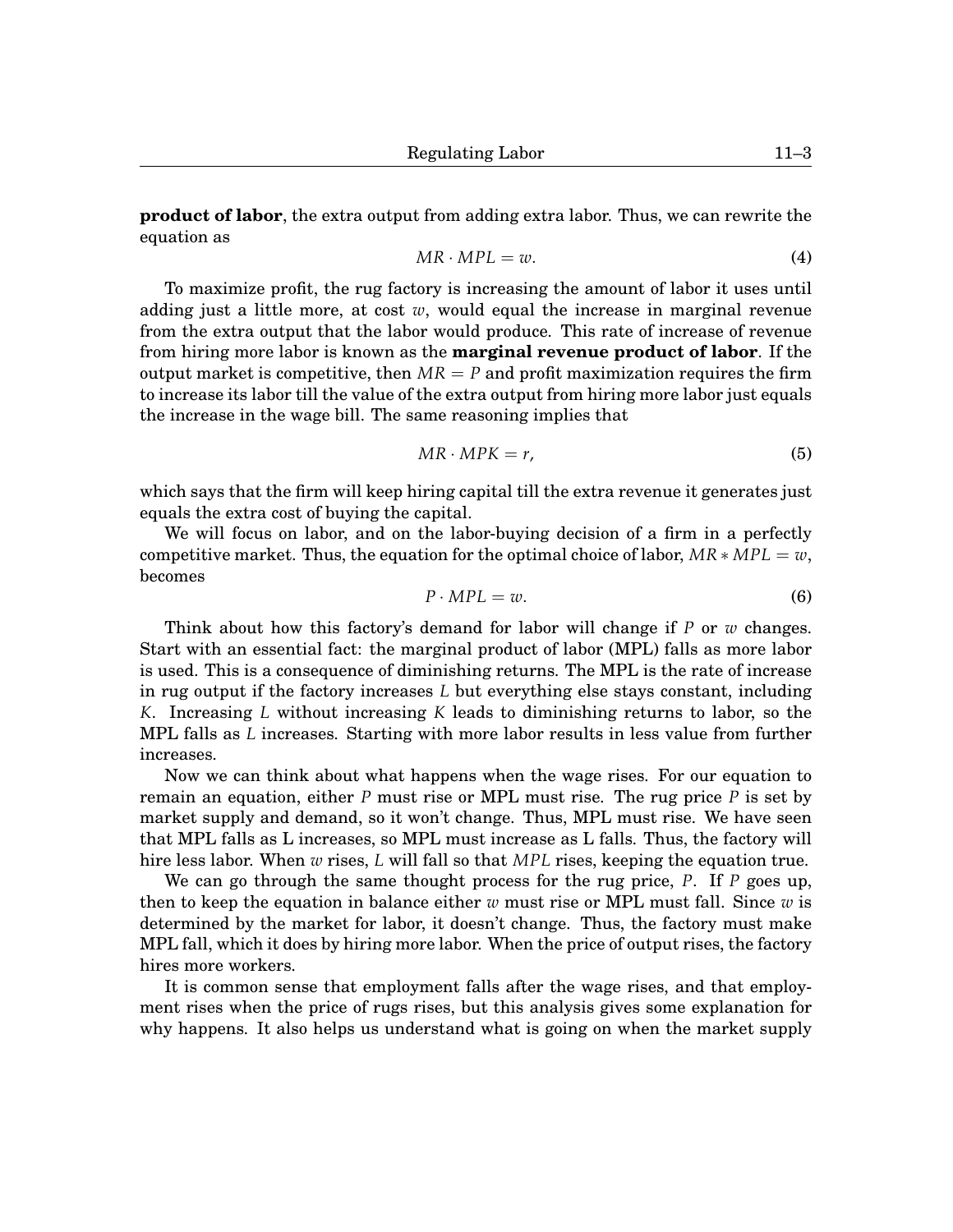curve shifts. In basic supply and demand analysis, an increase in the market wage shifts the supply curve to the left, as shown in Figure [11](#page-0-0)[.1.](#page-3-0) The shift is the direct effect of the increase in *w* causing a decline in the derived demand for labor and thus reducing rug output for a given level of the rug price. The result of the supply shift, however, is to create an indirect effect. The price of rugs rises, which shifts out the derived demand for labor. In the end, less labor is used, but not as much less as if the rug price had not risen.



<span id="page-3-0"></span>

Two goods are complements if when the price of good 1 rises, quantity demanded of good 2 falls. Capital and labor would be complements if when capital becomes more expensive, the quantity demanded of labor falls. That would be the case if capital and labor must be used in a fixed combination—say, in a ratio of one worker to one loom in weaving. More commonly, capital and labor are more moderate complements, because when the amount of capital rises the marginal product of workers rises too, even at the initial amount of labor.

In other situations, labor and capital are substitutes: when capital becomes more expensive, employers shift away from it and increase their demand for labor. Labor and capital would be substitutes if when labor became more expensive, the factory shifts to using more capital instead. Or, labor and capital could be independent goods: when the price of capital rises that has no effect on employment.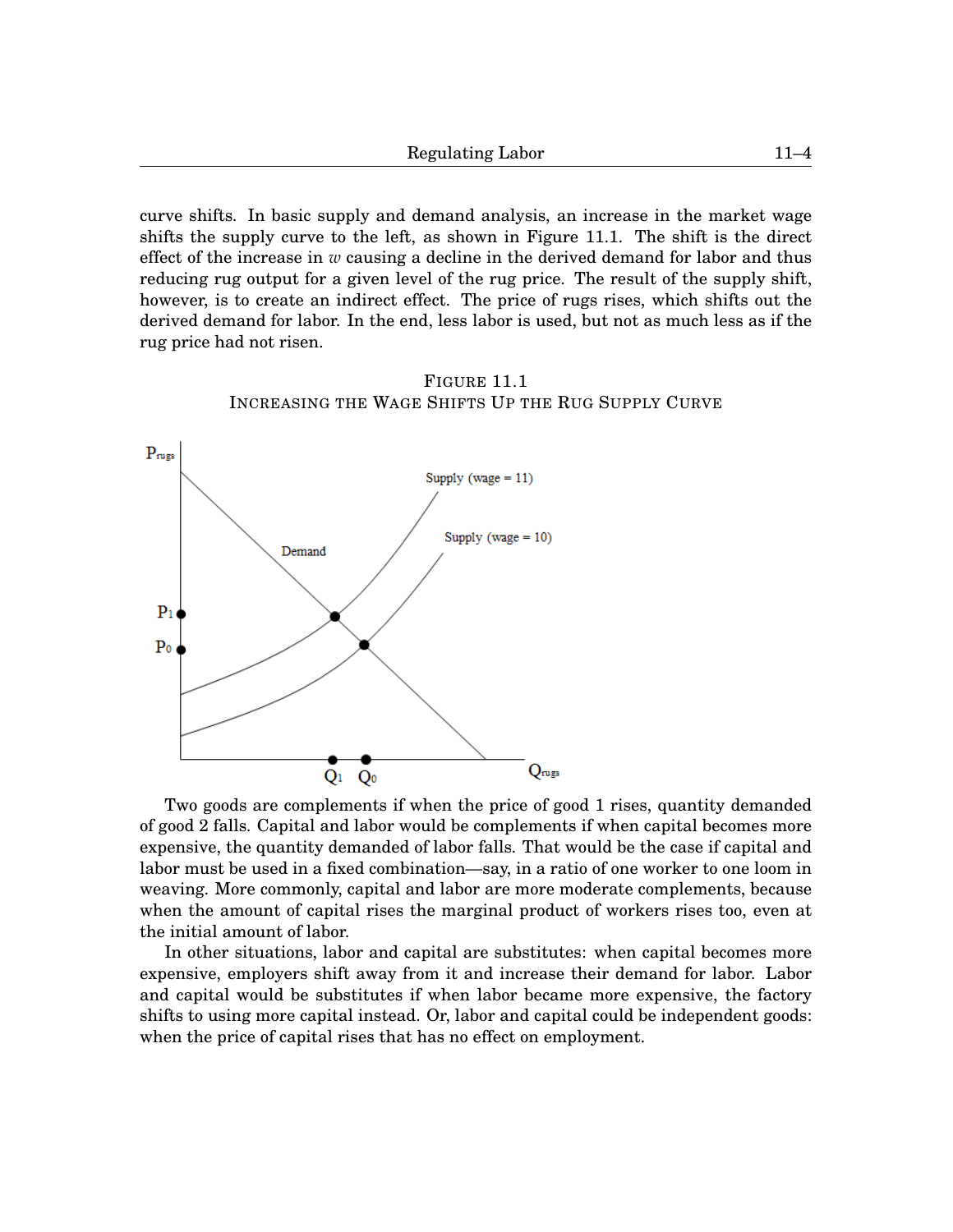The derived demand curve is important for the political features of labor regulation. Workers will of course want higher wages, though not wages so high that they cut too drastically into the quantity of labor demanded. That is the same tradeoff the seller of any good faces. Workers will also, however, want higher prices for the goods their employers sell. Higher output prices increase the demand for labor, increasing both the wage and the quantity demanded. Labor unions are supportive of import tariffs that raise the prices of manufactured goods because they know that their employers will produce more at the higher prices, increasing the demand for their labor. In turn, this will change the equilibrium in the labor market and increase the equilibrium wage.

Workers like policies that reduce the cost of complementary inputs and increase the cost of substitute inputs. If materials are a complement and machinery is a substitute for labor, workers will favor subsidies for materials and taxes on machinery. Often the interests of different kinds of labor conflict with each other. A given job might take one skilled typesetter the same amount of time as two less-skilled typesetters, in which case the relative wages will determine which the employer uses.

All states have licensing requirements for work in certain occupations. Indiana for example, requires licenses for such occupations as acupuncturist, dentist, hearing aid dealer, nurse, accountant, home inspector, and plumber.<sup>[1](#page-0-1)</sup> The public-interest justification of such requirements is that they keep quality high, helping the clients by overcoming the market failure of imperfect information. The requirements also, however, have the effect of discouraging competition from unlicensed workers who might have lower quality but would charge a lower price for their services. Let's use plumbers as an example. If we start from no regulation and impose a licensing requirement for plumbers, that will reduce supply, shifting the supply curve to the left because it is more costly to become a plumber. If the quality of plumbers rises, though, demand strengthens, shifting to the right, because customers are willing to pay more for a given amount of plumbing services. Whether surplus rises depends on which is stronger, the cost effect or the quality effect. If the market starts with no market failure, the cost effect will dominate. That is because customers would choose a plumber with a lower price even if his quality were lower. If the market has asymmetric information, however, then surplus could rise. As with product quality regulation in general, imposing a minimum quality standard would raise surplus, so long as the government chooses the standard correctly and does not impose higher quality than consumers really want.

### **[11.](#page-0-0)2: The Minimum Wage**

One way to regulate labor is by direct regulation of its price. In 1938 the **Fair Labor Standards Act** (FLSA) established a federal minimum wage in the United States. Many states have set higher levels, which the act allows them to do. It is illegal

<sup>&</sup>lt;sup>1</sup>"Professions," *In.gov*, State of Indiana, <http://www.in.gov/pla/boards.htm>.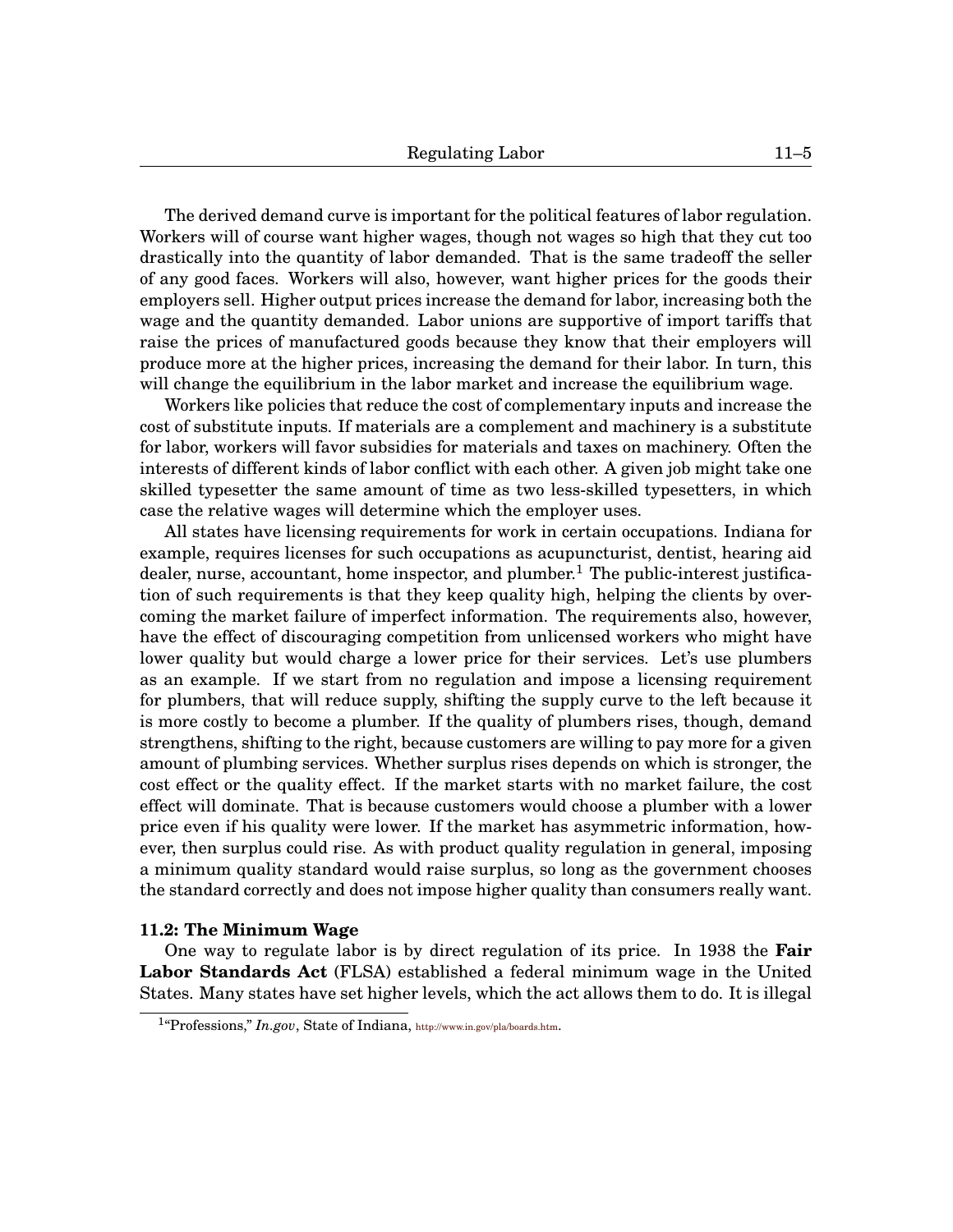to hire someone below the minimum wage, and while the employer will not go to jail, he will have to pay the employee back wages—even if the employee was complicit in being hired at a low wage— and fines of up to \$1,100 per violation.<sup>[2](#page-0-1)</sup>



<span id="page-5-0"></span>

For most kinds of labor, the minimum wage has little or no effect. If the minimum wage is set at \$8.00 and the market-clearing wage is \$10.00, as in Figure [11.](#page-0-0)[2,](#page-5-0) then the minimum wage will not end up increasing labor costs at all, and the quantity of labor employed will be unaffected.

Let's set up supply and demand equations for Figure [11.](#page-0-0)[2](#page-5-0) to show the effect of a binding minimum wage. Let the derived demand for labor by employers be

$$
L^d = 30 - w \tag{7}
$$

and the supply by workers be

$$
L^{s}(w) = \begin{cases} 0 & \text{if } w < 5\\ 10 & \text{if } w = 5\\ 10 + 2(w - 5) & \text{if } w > 5 \end{cases}
$$
(8)

<sup>2</sup>See "Employment Law Guide," U.S. Dept. of Labor, <www.dol.gov/compliance/guide/minwage.htm>.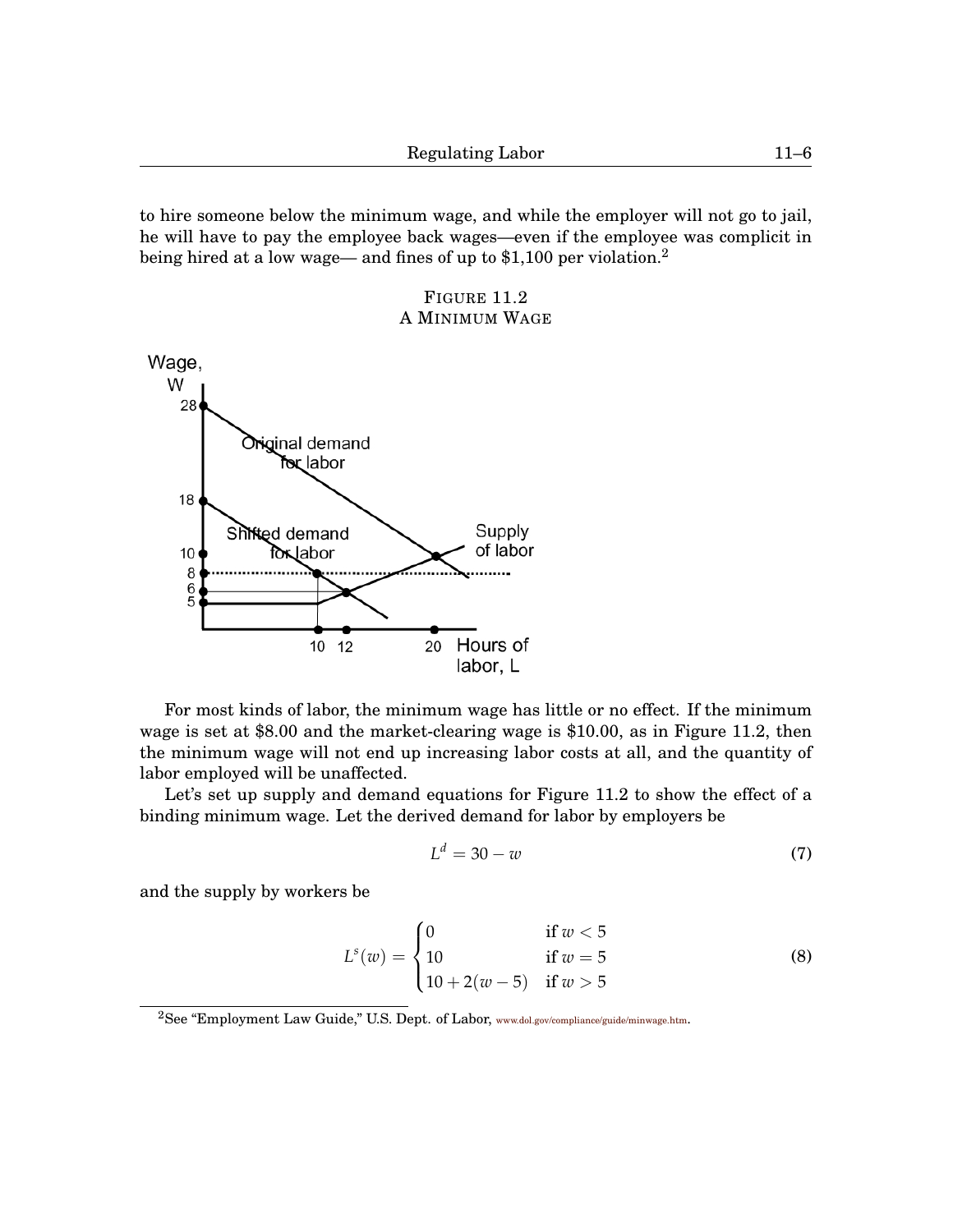To give you more practice with understanding supply, I've chosen an unusual labor supply curve to illustrate what happens when there is an alternative use of labor. The quantity of labor supplied is zero up to a threshold price, then jumps to 10 if the wage is \$5, and then rises linearly for higher wages. This represents a situation where many workers have an alternative use of their time that is better than a job in this labor market at a wage of \$5. The alternative might be self-employment, working in some other labor market, or living on the aid of government and relatives.

Equating quantity supplied and quantity demanded yields  $30 - w = 10 + 2(w - 5)$ so  $w = $10$ . Setting a minimum wage of \$8 would have no effect. The quantity of labor hired would equal 20 either with or without that minimum wage.

Since labor is a derived demand, it will shift back if the price of output falls. Recessions are the biggest cause of reduction in the demand for labor. Aggregate demand falls, and so the prices of goods fall, which in turn causes the demand for labor to shift back. Suppose there is a recession and the derived demand for labor becomes

$$
L^d = 18 - w \tag{9}
$$

Equating the quantity supplied of labor to the quantity demanded yields  $18 - w =$  $10 + 2(w - 5)$  which solves to  $w = $6$ . A minimum wage of \$8 is now binding.

At the equilibrium wage of \$6 the quantity demanded of labor would be  $L^d(w) =$  $18 - w = 12$ , which would equal the quantity supplied. To find consumer surplus which in this case means surplus to the buyers of labor, the firms—we first need the wage at which derived demand falls to zero. Derived demand falling to zero means  $L^d(w) = 0 = 18 - w$ , which implies  $w = $18$ . Thus, the employer surplus at a wage of \$6 would equal  $.5(18-6)(12) = 72$ . This surplus would compensate employers for the fixed costs they had paid for their capital.

The producer surplus—which in this case goes to the workers, the suppliers of labor—would equal the rectangle of size (10)(6-5)=10 for their first 10 units supplied plus the triangle of size .5(2)(6-5)=1 for the last unit, which add up to a worker surplus of 11.

Total surplus would be 83, the employer surplus of 72 plus the worker surplus of 11.

Under the minimum wage of \$8, quantity supplied would exceed quantity demanded. Quantity supplied would be  $10 + 2(w - 5) = 16$ , but quantity demanded would be  $18 - 8 = 10$ . The smaller of these two labor quantities would be the amount of labor actually hired, so  $L = 10$ . Employer surplus at this level of hiring would be .5 (18-8)  $(10) = 50.$ 

To find the worker surplus, we need to know what wage would elicit a quantity supplied of 10 units of labor. That wage is \$5 in this case, but the workers are paid \$8. Thus, worker surplus has risen to equal the rectangle of size  $(8-5)(10) = 30$ . Adding 50 in employer surplus to 30 in worker surplus yields a total surplus of 80.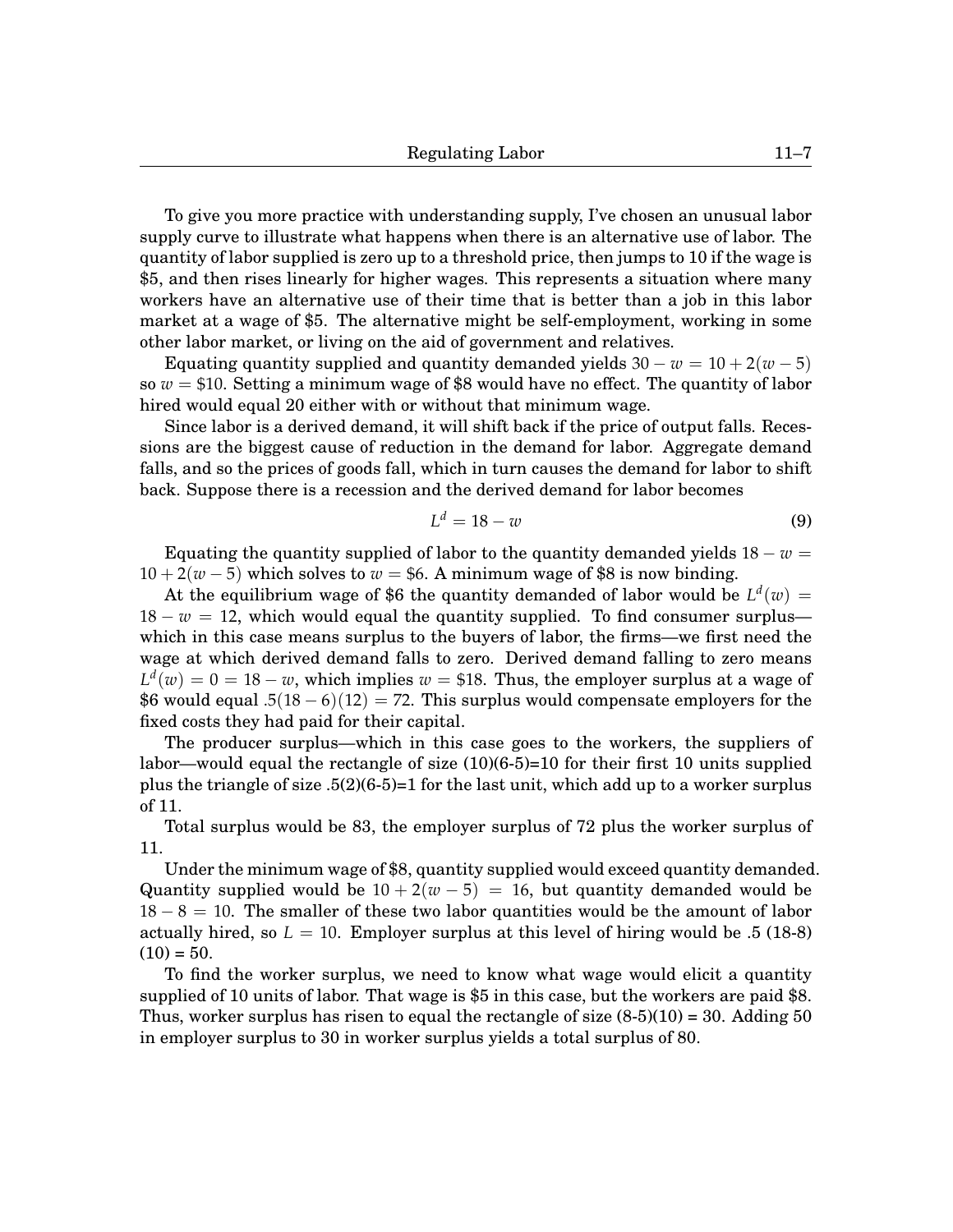Thus, we reach the typical result that a price floor—in this case, a minimum wage creates deadweight loss by reducing the amount of trade.

The minimum wage has led to a drastic increase in the surplus of the workers. This provides political and policy motivation for the minimum wage. As a group, minimumwage workers are better off. Like a group of firms, they would like to cartelize and raise the price, and here the government is doing that for them, making it illegal to pay less than the cartel price. Like firms in a cartel, however, workers as a group would not want the minimum wage set too high. Once the wage is too high, a further rise in the minimum wage reduces surplus because it cuts too far into employment. The ideal wage for workers would be found by setting worker marginal revenue equal to worker marginal cost. For workers, the marginal cost is the height of their supply curve, which for small quantities is flat at \$5. The workers' marginal revenue is how the total amount of pay changes with the amount of labor. It is found from the employers' demand curve in the usual way, except the quantity is of labor and the price is the wage.

$$
MR = \frac{dR}{dL} = \frac{d}{dL}wL = \frac{d}{dL}(18 - L)L = 18 - 2L
$$
 (10)

Equating MR and MC yields  $18 - 2L = 5$ , which solves to  $L = 6.5$ . That quantity of labor will be demanded by employers only if  $w = $11.50$ , so our minimum wage of \$8.00 is well below what maximizes worker surplus.

Who else would want the minimum wage? Labor unions support higher minimum wages, even though their members already earn well above the minimum wage. Cynics suggest that this might be because a higher minimum wage reduces the competitiveness of unskilled and skilled labor, which are substitutes. There is a public-interest argument that motivates most supporters, though: minimum-wage workers earn much less than the average worker in the economy, and one might think they deserve more surplus than the market gives them. Though minimum-wage workers on average have higher surplus after imposition of a minimum wage, however, the amount of employment of unskilled labor has declined, so some workers end up unemployed and lose what surplus they would have had at the equilibrium wage. Which workers are these? Most likely, the ones newest to the labor market are the ones who would lose. If a minimum wage is imposed, its most drastic effect will be on hiring of new workers rather than on firing old workers. One concern is that the minimum wage will make it less likely that young people acquire work experience. Some countries have **subminimum wages** for young people. Ireland, for example, has a normal minimum wage equal to \$11.94, but workers under 18 can be paid just 70% of that and the minimum wages in the first and second year of employment after age 18 are at 80% and 90% to give employers incentive to hire workers new to the labor force.[3](#page-0-1) The idea of a subminimum

 $34$ <sup>3</sup> Minimum rates of pay," National Employment Rights Authority, Ireland (July 25, 2011).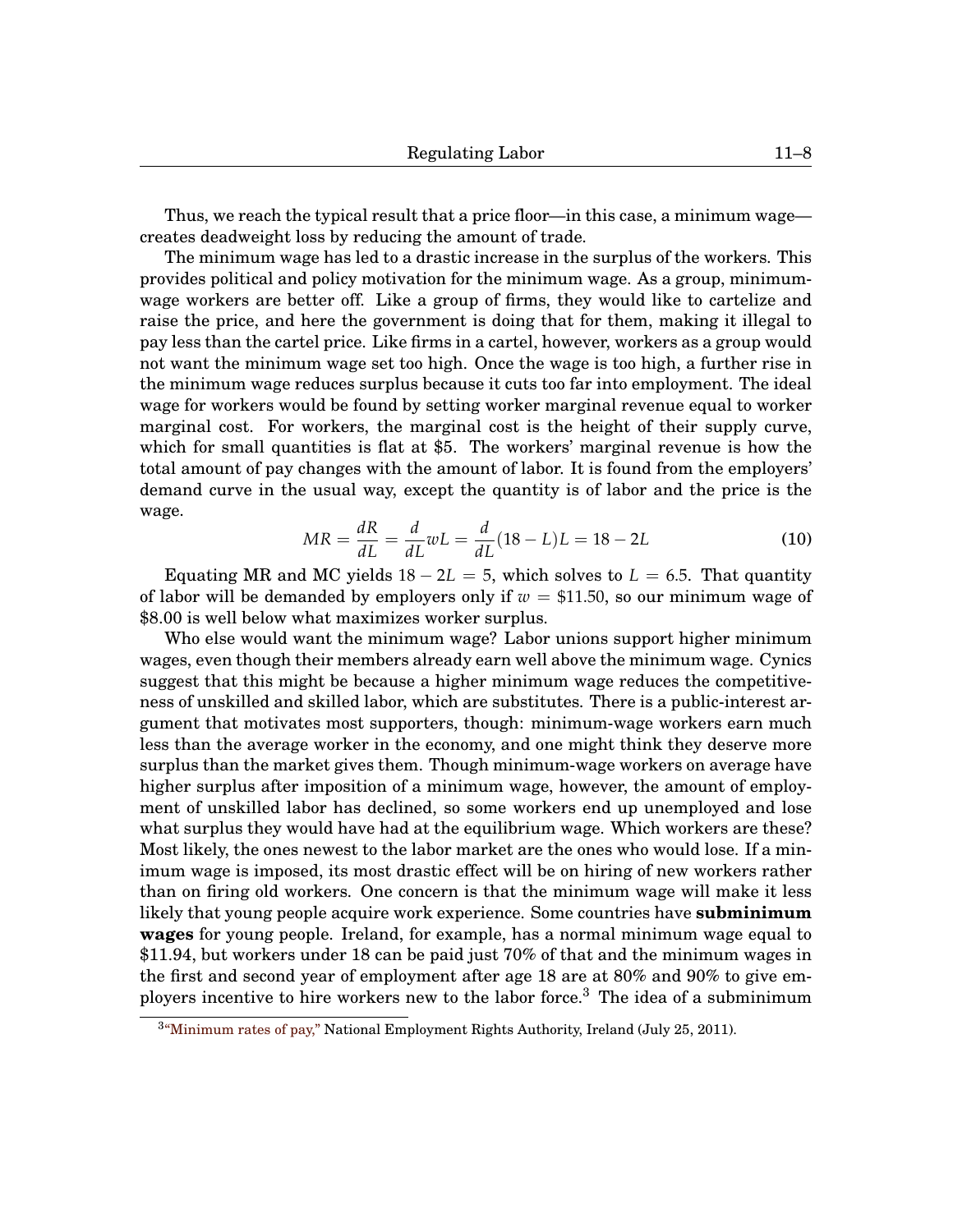wage is to encourage the hiring of young people who are less valuable to the employer because of their lack of experience. In addition, teenagers are most likely to be living with their parents, and their family income might be well above the poverty line, so the charitable motive for the minimum wage is weaker.

The minimum wage also affects the surplus of employers and consumers. After a minimum wage is imposed, the higher wage will be passed on to consumers through higher prices for the goods produced by those workers. In the short run, the burden will shared between consumers and employers, but in the long run more or all of it will shift to consumers.

A little discussion will be useful on this last point. Suppose the market for fast food is perfectly competitive and all firms have the same cost curves. In the short run, the market supply curve for fast food will be upward sloping, and the restaurants will absorb some of the increase in costs once the minimum wage is imposed. In the long run, however, some establishments will close down because they can't cover their fixed costs. Since all firms have the same cost curves, the long-run supply curve will be perfectly elastic and producer surplus will be zero. Firms will be earning zero economic profit because they will just be earning back their cost of capital, and we have assumed none of them has a cost advantage from which it could earn a special return. Thus, in the long run if the minimum wage goes up, the increase in costs will be fully reflected in the higher price of fast food to consumers.

In the short run, which is most important for politics, more of the burden of a costly regulation will be on the firm and less on the consumer. Thus, even if the long run cost is entirely paid by consumers, political opposition to the regulation will come mostly from business. The loss to businesses is also more concentrated, and they have trade associations to lobby for them. Consumers may not realize that in the long run exit of businesses will shift more of the burden to them. Rationally ignorant, they may not hear of the proposed increase, may not care enough to take action, and may not even understand that it would raise restaurant prices at all.

### **[11.](#page-0-0)3: Employment Mandates**

Many regulations can be viewed as unfunded employer mandates, which require the employer to provide something desirable to the worker—fringe benefits, particular contract terms, or better working conditions. These could include minimum vacations, severance pay, health insurance benefits, family leave, a grievance process before firings, or ventilator masks to prevent occupational diseases. The government rarely offers to pay for the mandates, which is one reason mandates are politically attractive. A crucial feature is that unless the government simultaneously bans wage cuts, the employers are still free to set wages at any level the workers will accept. What the worker gains from the mandate he may lose from a resulting pay  $\text{cut.}^4$  $\text{cut.}^4$ 

<sup>&</sup>lt;sup>4</sup>The gains and losses also vary among different kinds of workers. See ["The Incidence of Mandated](http://www.jstor.org/stable/2118071)"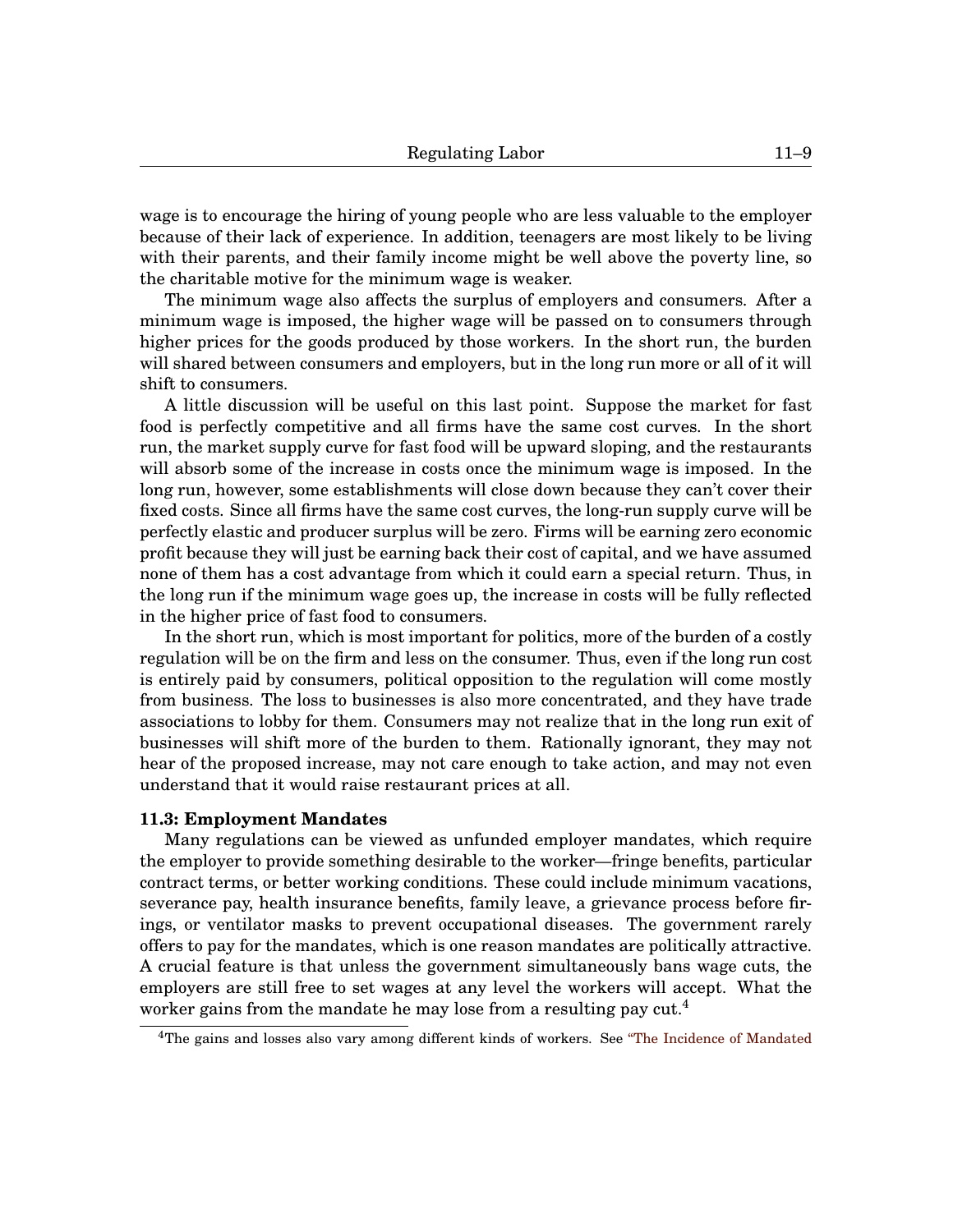[To see this, let us start by looking at a voluntary fringe benefit. Suppose employ](http://www.jstor.org/stable/2118071)[ers are now paying just cash but are considering adding health insurance as a fringe](http://www.jstor.org/stable/2118071) benefit. Figure [11.](#page-0-0)[3](#page-10-0) [shows supply and demand for labor, with the equilibrium at](http://www.jstor.org/stable/2118071)  $W_0$ and *L*0[. The new health insurance will affect both labor supply and labor demand. The](http://www.jstor.org/stable/2118071) [effect on labor demand is that the employer must now pay amount](http://www.jstor.org/stable/2118071) *x* extra per worker [on health insurance. The worker's usefulness to the employer does not change, so if](http://www.jstor.org/stable/2118071) [the employer was willing to pay](http://www.jstor.org/stable/2118071)  $W^d(L)$  in cash wages for  $L$  workers before, he is now willing to pay  $W^d(L) - x$  [in cash wages. The employer ends up paying out the same](http://www.jstor.org/stable/2118071) [amount, whether it is all cash to the worker or partly cash to the worker and partly](http://www.jstor.org/stable/2118071) [cash to buy an insurance policy. The demand curve for labor will shift down by amount](http://www.jstor.org/stable/2118071) *[x](http://www.jstor.org/stable/2118071)*.

[Next consider the worker's side, labor supply. Before, workers required](http://www.jstor.org/stable/2118071) *W<sup>s</sup>* (*L*) in cash wages to supply *L* [in work hours. Now, the job has the extra benefit of health in](http://www.jstor.org/stable/2118071)[surance, so they are willing to work for less cash. Let the value of the health insurance](http://www.jstor.org/stable/2118071) be *y* [per worker. A worker who would work for](http://www.jstor.org/stable/2118071) *W<sup>s</sup>* before is now willing to work for a lower cash wage, *W<sup>s</sup>* − *y*[. Hence, the entire supply curve shifts down, from](http://www.jstor.org/stable/2118071) *W<sup>s</sup>* (*L*) to  $W^s(L) - y$  $W^s(L) - y$ .

[The new equilibrium is where](http://www.jstor.org/stable/2118071)  $W^{d}(L) - x$  and  $W^{s}(L) - y$  intersect. If  $x < y$ , then [the new equilibrium will be at a lower wage and a greater quantity. To see that the](http://www.jstor.org/stable/2118071) [quantity rises, first realize what would happen if](http://www.jstor.org/stable/2118071)  $x = y$ . Then both curves would shift [down the same amount, so both of them would pass through the point](http://www.jstor.org/stable/2118071)  $(L_0, W_0 - x)$ . If *y* > *x*, however, the *W<sup>s</sup>* − *y* [curve has shifted down more than the](http://www.jstor.org/stable/2118071) *W<sup>d</sup>* − *x* curve, so the [new intersection will be at a lower point on the](http://www.jstor.org/stable/2118071)  $W^d - x$  curve than if  $x = y$ . Since the [point is lower on the demand curve,](http://www.jstor.org/stable/2118071) *L* has increased.

[Maternity Benefits,"](http://www.jstor.org/stable/2118071) Jonathan Gruber, *The American Economic Review*, 84: 622-641 (June 1994).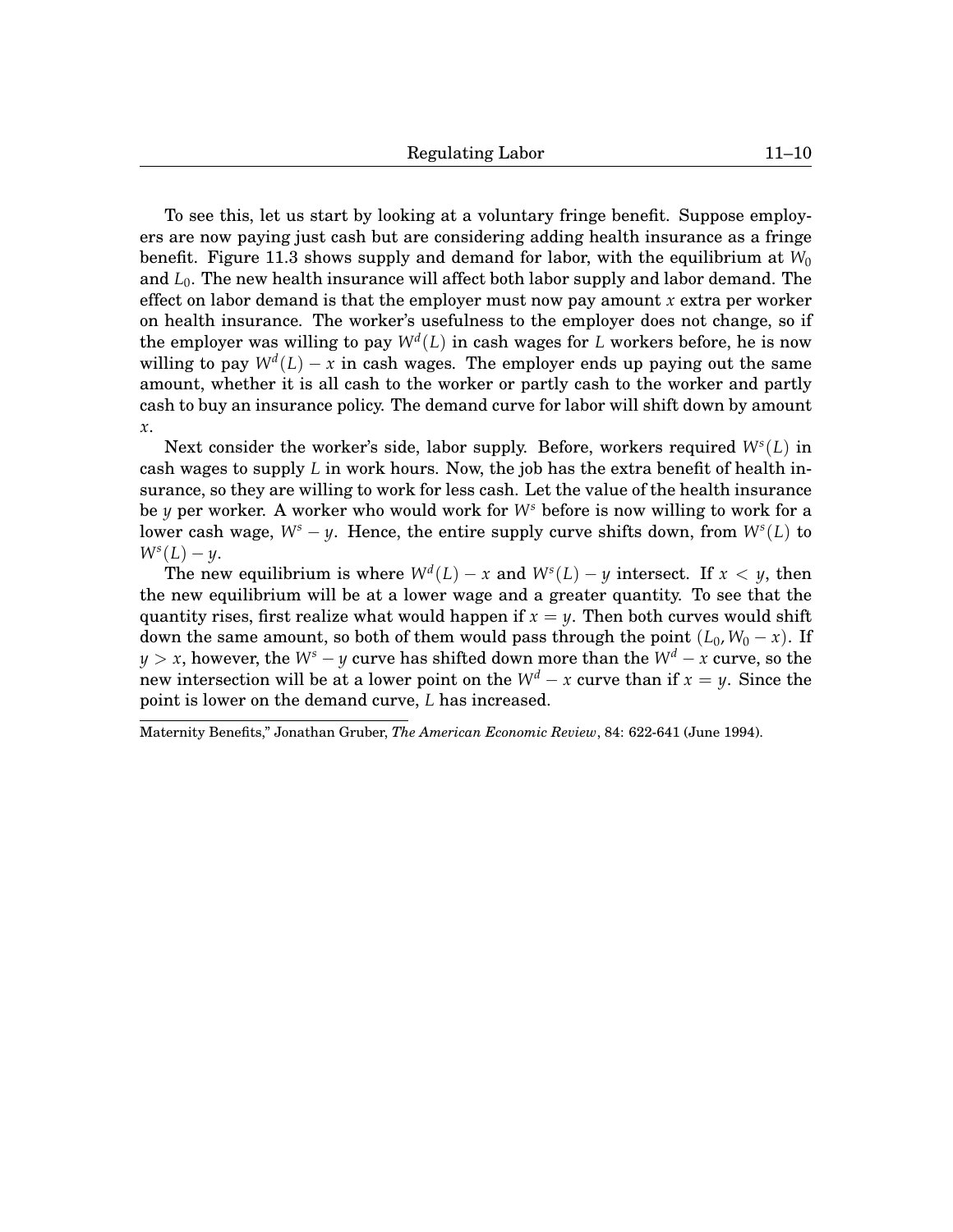<span id="page-10-0"></span>

FIGURE [11.](#page-0-0)[3](#page-10-0) ADDING AN EFFICIENT FRINGE BENEFIT

Both employers and workers will be better off as a result of the change. Start with the employers. Their cost of labor has risen by *x* per unit, which hurts them. The wage has fallen by more than *x*, however, so their cost per unit of labor has fallen overall. The amount of labor that they employ has risen, from  $L_0$  to  $L_1$ . Thus, both the height and the breadth of the employe surplus triangle have increased, and they are better off.

How about the workers? As with employer surplus, *L*<sup>1</sup> > *L*0, so we just need to show that the new triangle has a greater height, i.e. that  $W_1 + y > W_0$ . That inequality is equivalent to  $W_0 - y < W_1$ , which in words says the wage has dropped by a smaller amount than *y*. To see that it has, note that if *L* had not changed at the new intersection, the wage would have dropped by exactly *y*. But *L* has increased, so the equilibrium is further up the supply curve, and adding  $\gamma$  to the new equilibrium wage would attain a point on the old supply higher than *W*0. Thus, the worker surplus triangle also has increased its width and height, and workers are better off in the new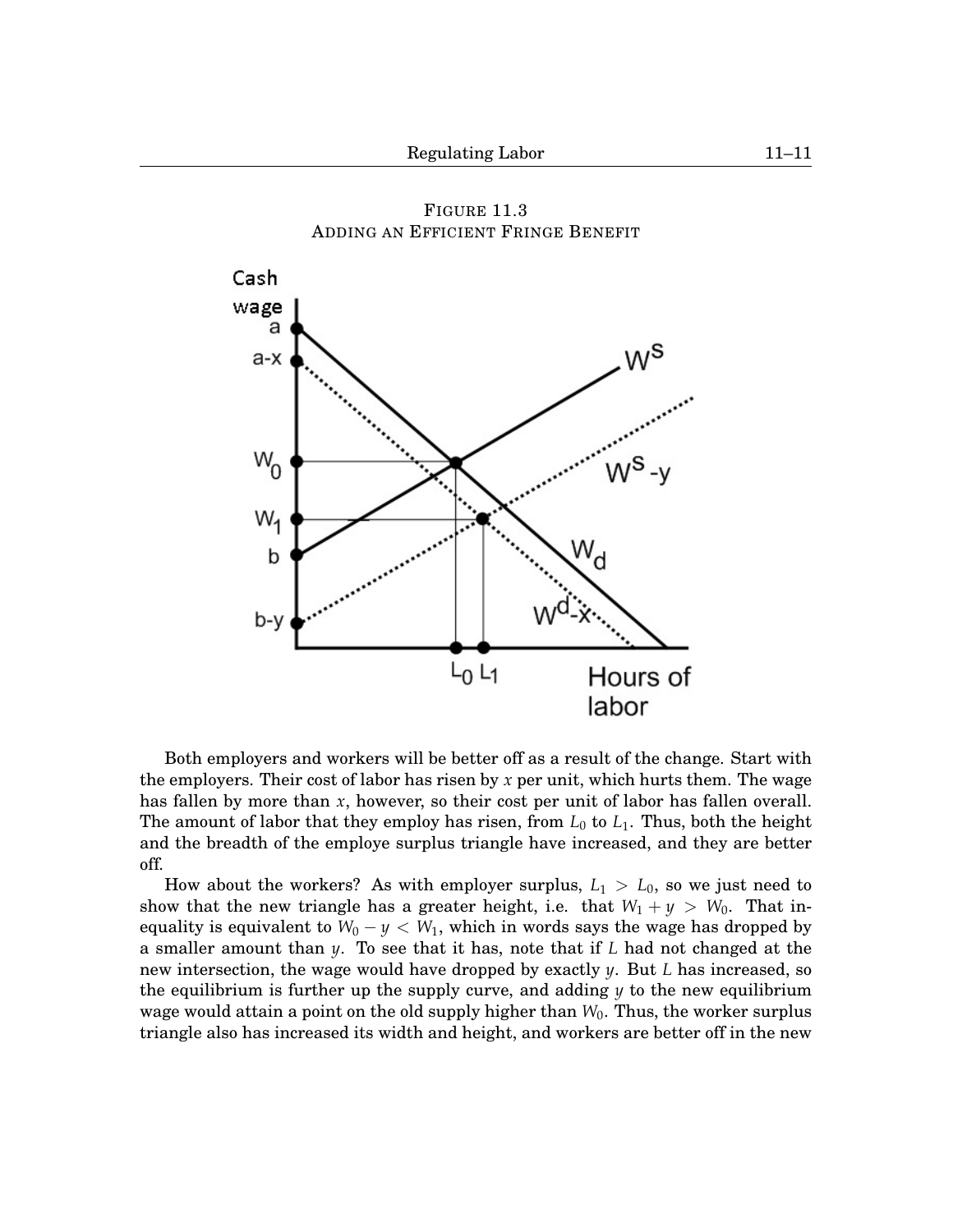equilibrium. The new fringe benefit helps everyone.

We assumed that the fringe benefit cost the employer less than it benefited the worker. This assumption that *x* < *y* was crucial to the conclusion that the health insurance was helpful. To see that, look at Figure [11.](#page-0-0)[4.](#page-11-0) Here, the health insurance costs the employers more than its value to the workers  $(x > y)$ . As a result, the employer labor demand curve shifts in more than the worker labor supply curve shifts out. The result is that the new equilibrium has a lower level of hiring:  $L_1 < L_0$ . This clearly diminishes the width of the surplus triangles, and the height diminishes too, by the kind of reasoning we used earlier for the  $x > y$  case.

<span id="page-11-0"></span>



What sort of things determine which is bigger, the cost *x* to the employers of providing health insurance or the benefit *y* to the workers? Three things are most important. First, can the employer buy or otherwise provide health insurance more cheaply than the worker? Second, does the worker desire strongly enough to buy health insurance instead of the other goods he could pay for with cash wages? Third, can the employer and worker manage to reduce the total amount both of them pay in taxes to the government if the employer pays instead of the worker?

In the case of health insurance, for most people the answers to these three questions support the conclusion that *x* < *y*. Employers can take advantage of economies of scale and their greater sophistication to shop around for health insurance for their employees and buy it more cheaply than the employees could. In addition, if the employer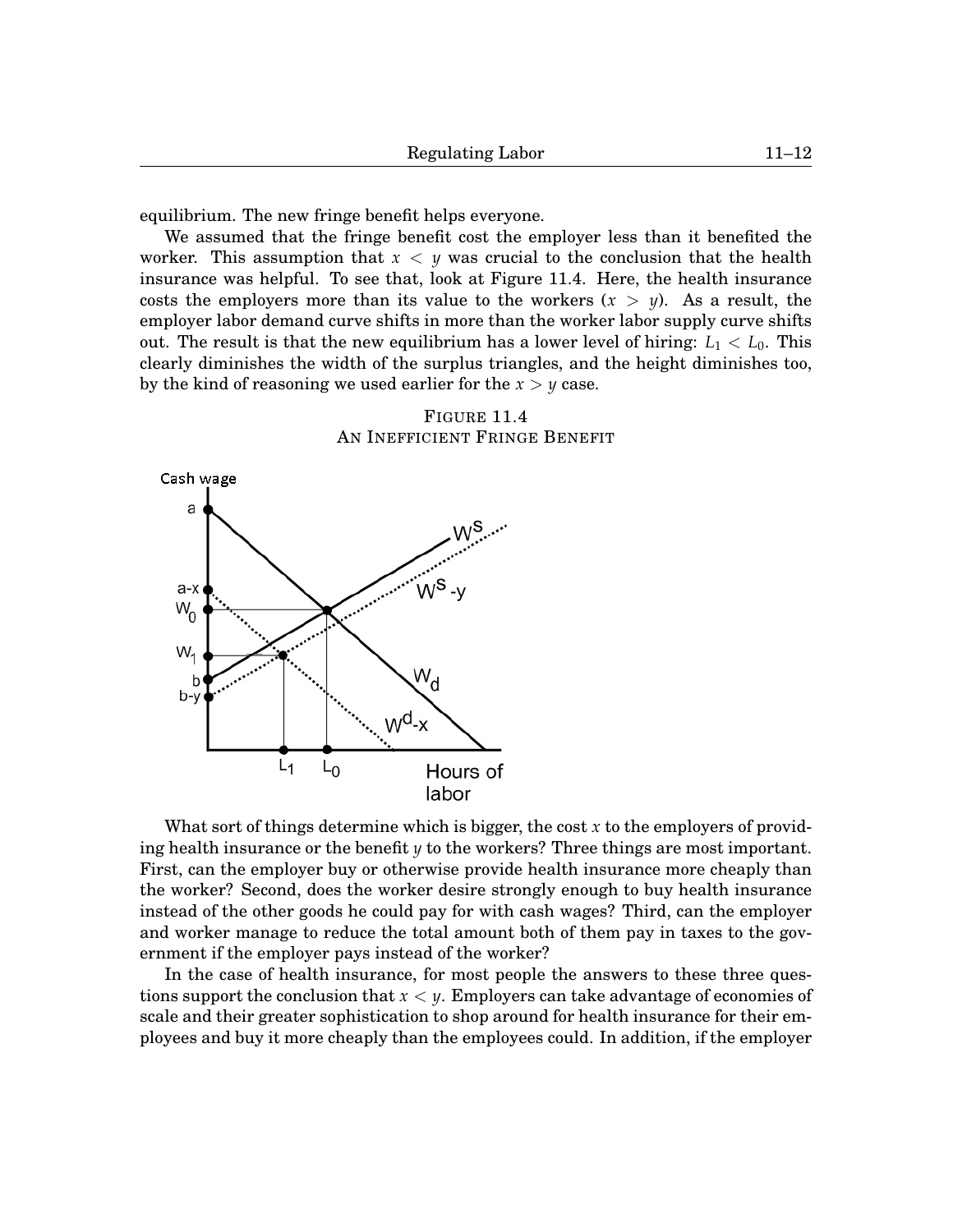is large it may have market power and be able to bargain with the insurance company for a better price. Even more important, employer-provided health insurance avoids adverse selection. **Adverse selection** is the problem that it is the people who know they are unhealthy who try to buy the most extensive health insurance. Knowing this, when insurance companies see an individual customer approaching them to buy, they set the price higher than when it is a plan for an entire company. They know that since all employees of the company are getting the same insurance coverage, the insurance company is getting more of a random sample rather than just the unhealthiest people as customers. This does mean there is something of a difficulty with the second question for whether *x* < *y*—whether the workers prefer health insurance to higher cash wages. A worker who is young and healthy might not want to buy health insurance or have his employer provide it with a reduced wage. But the health insurance can at least be a good deal for the average worker.

Health insurance also has an important tax benefit: the company employing the worker can deduct the health insurance premiums as an expense, reducing its income tax. The worker, however, does not need to count the premiums as income.

Let's look at a hypothetical in which the worker is currently using \$10,000 of his salary to pay for health insurance. The worker must pay income tax on this before he can use what is left over to buy health insurance. If the worker's tax rate is 20%, he is left with \$8,000. Though the company pays out \$10,000, the worker is left with only \$8,000 in health insurance.

The company could reduce the worker's wage by \$8,500 (to imagine one possible scheme), buy the same \$8,000 of health insurance the worker would have bought, and both would be better off. The company has saved \$500, because instead of the former \$10,000 in cash it paid the worker it is now paying just \$1,500 in cash plus \$8,000 worth of health insurance. The worker still ends up with the health insurance, plus he still has \$1,500 of the \$10,000 in cash income he used to receive. He has to pay the 20% tax on that cash income, but he has \$1,200 left over that he can use to buy other things.

It might seem that to attain value maximization the government should calculate whether  $x > y$  or  $y > x$  and then require health insurance or not depending on the result. That neglects the role of profit maximization. Companies will offer health insurance voluntarily under the very conditions the government would be trying to calculate. As we have seen, if  $y > x$ , so the benefit to the worker is greater than the cost to the employer, it will be to their mutual benefit to reduce the cash wage in exchange for health insurance. You could think of it as two separate transactions: first the employer hiring the worker and second agreeing to sell him health insurance. If the cost to the employer is less than the benefit to the worker there are gains from trade available and we expect the trade to take place at some price. If there were just one worker and one employer, it would be a bargaining problem, where they might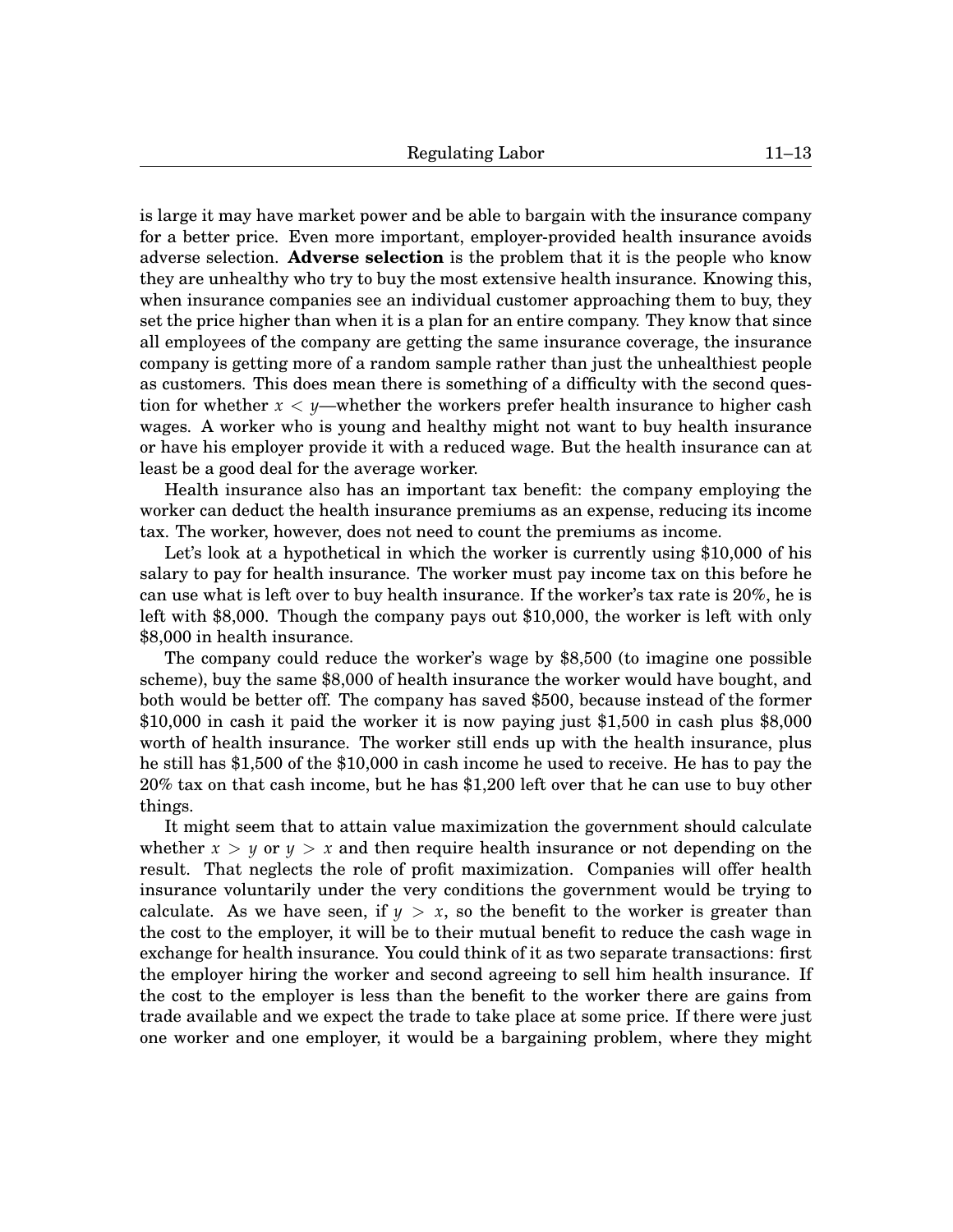arrive at a price halfway between x and  $\gamma$  that would split the gains equally, or, if their bargaining abilities were different, some other price that would split the gains unequally. If there is a perfectly competitive market for labor, then we have seen in the graphs what the result will be—a splitting of the gain, where the amount of the split depends on the elasticities of supply and demand. Even if there were just one employer, he would offer the efficient fringe benefit, since that would help him to reduce his expenditure on labor. If he offers the fringe benefit, he can offer *y* less in cash wage, and if  $x < y$  that will be profitable for him.

In actuality, some firms offer health insurance and some do not. Why? Presumably some don't because *x* is not always less than *y*. In particular, even if health insurance is tax advantaged, some workers will prefer cash. A worker is married to someone with family health insurance already, or his income might be low enough that he wants the cash for immediate expenses and is willing to accept the risk of illness. We see tremendous variation in fringe benefits and working conditions between companies because of variation in worker preferences. Some people prefer high pay but long hours; others are willing to forgo high pay in exchange for a more relaxed workplace. Leaving such things to the marketplace lets different preferences be satisfied.

Mandatory employer-provided health insurance is required by state law in Massachusetts— Romneycare, as it is often called after the governor who passed it. In 2010 it also became federal law, with the **Affordable Health Care Act** (Obamacare). Firms that employ over 50 workers are required to provide health insurance plans that cost less than 9.5% of the employee's income. If the firm does not provide insurance, it is fined and the worker may buy government-subsidized insurance from an outside company.

Most companies offered health insurance benefits already even before the ACA: 69% of employers with three or more workers, 90% of those with 25-49, 95% of those with over [5](#page-0-1)0, and 99% of those with over  $200<sup>5</sup>$  Why impose a mandate to make them do what they were doing already? Partly it is to force the minority that do not offer benefits now to offer them. Another reasons, though, is that for lower-income workers another feature of the act, government-subsidized outside plans, would make the worker's benefit *y* from employer-provided insurance decline. The subsidy makes the outside plan cheaper for employees so their value for the fringe benefit declines, and if *y* declines below *x* then employees and employers will shift to less insurance and greater cash wage. When the employees shift to the government-subsidized plan, however, that raises government expenditure, which the act is trying to avoid.

Employer mandates can create another unexpected distortion if they create a fixed cost per worker: substitution between full-time and part-time workers. The ACA requires employers with over 50 employees to provide health insurance for any worker

<sup>&</sup>lt;sup>5</sup> Employer Health Benefits: 2008 Summary of Findings," Kaiser Family Foundation, p.4, [http://ehbs.kff.](http://ehbs.kff.org/images/abstract/7791.pdf) [org/images/abstract/7791.pdf](http://ehbs.kff.org/images/abstract/7791.pdf).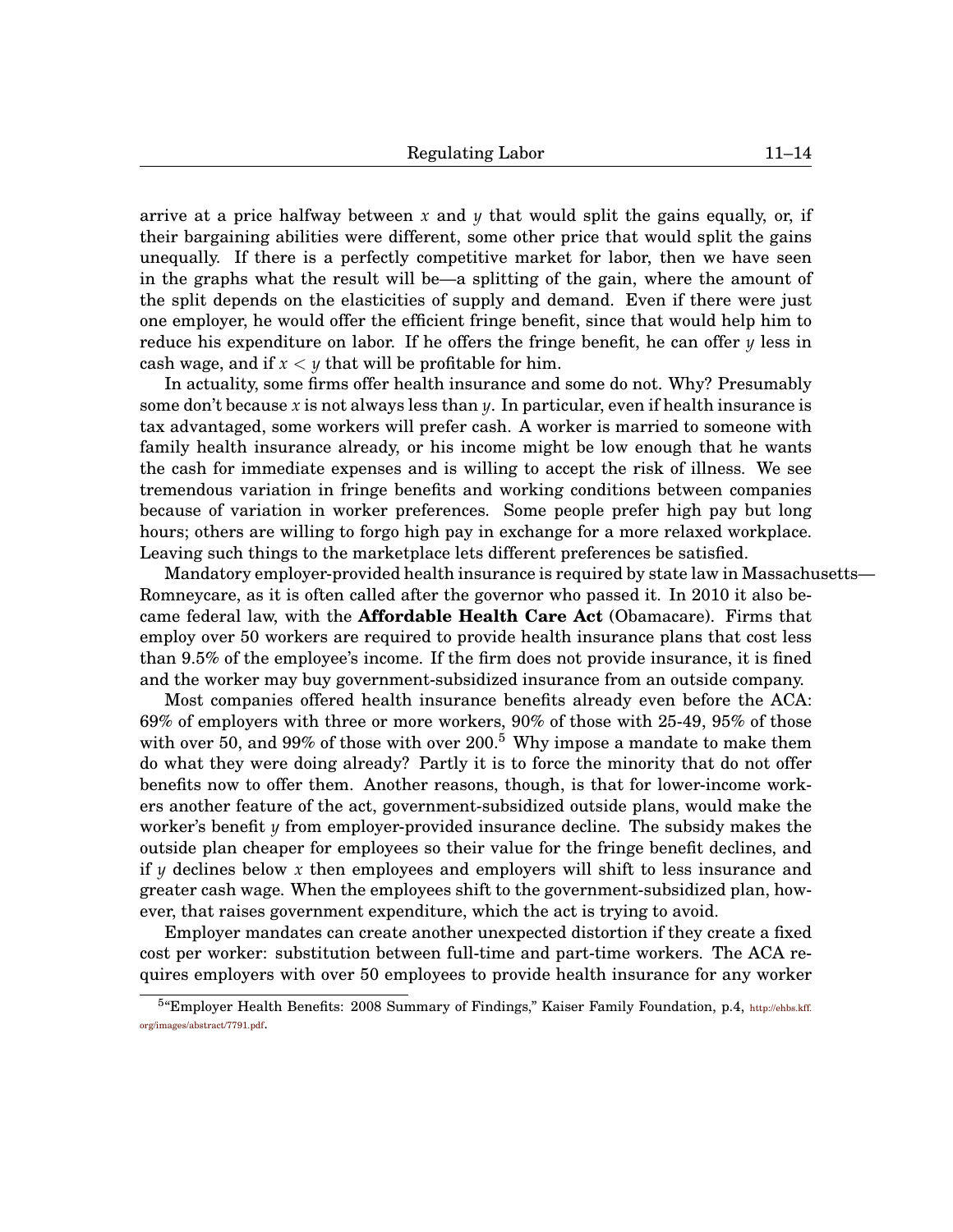who works more than 30 hours per week, and it seems that employers have cut back on the hours of part-time employees who were working more than that number of hours.

## **[11.](#page-0-0)4: Market Failure and Workplace Safety**

What we have worked through is the idea that if some feature of employment such as the fringe benefit of health insurance benefits the worker more than it costs the employer, that feature will be voluntarily adopted, to the benefit of both parties. The principle can be applied to many aspects of pay and the workplace. Employers grant vacation time without a government mandate, though some companies offer less than others. Employers install air conditioning partly to make their workers more productive but also because they know they would have to pay extra wages if working conditions were worse. Some employers provide pension plans and some do not, based on whether they think their workers would prefer their compensation as pensions or as immediate cash. It is not clear why the government needs to impose mandates for any of these things.

Where, then, might regulation be justified? We must look for possible market failure. Market power is not likely to be important, since even monopoly employers have incentive to give their workers good working conditions and efficient fringe benefits though only because the monopoly can then reduce wages accordingly. Externalities could possibly matter. One argument for mandatory health insurance is that if a worker does not have health insurance he will take advantage of free medical care under government programs or charity. Requiring him to take part of his pay in health insurance means he will be less of a burden to the government.

Most often, however, it is not market power or externalities that are used to justify labor regulation, but asymmetric information and paternalism. Suppose, for example, that the employer- provided benefit in something hard to value— equipment that causes fewer workplace accidents, or low levels of exposure to chemicals. These are like health insurance because they are costly to the firm but helpful to the workers. If the firm pays an amount equal to *x* per worker, it confers an advantage of  $\gamma$  per worker, with  $x < y$ . If the worker does not realize what the firm has done, and the firm cannot persuade the workers of the safety feature's value, the firm will not be able to reduce the cash wage enough to make adding the safety feature profitable. In that case, value would be created if the government required firms to install those features.

For consumer products, the main problem created by asymmetric information is buyers who cannot accurately tell the seller's quality. For labor, that problem is still important. Employers cannot tell individual workers' talent or honesty in advance, so workers get misallocated to jobs not appropriate to their talents.

For labor, however, there is also a problem of the seller (the worker) not knowing his true cost of working for the buyer (the employer). In the 1910's and 20's, the U.S. Radium Corporation employed women to paint a mixture of glue and radium onto the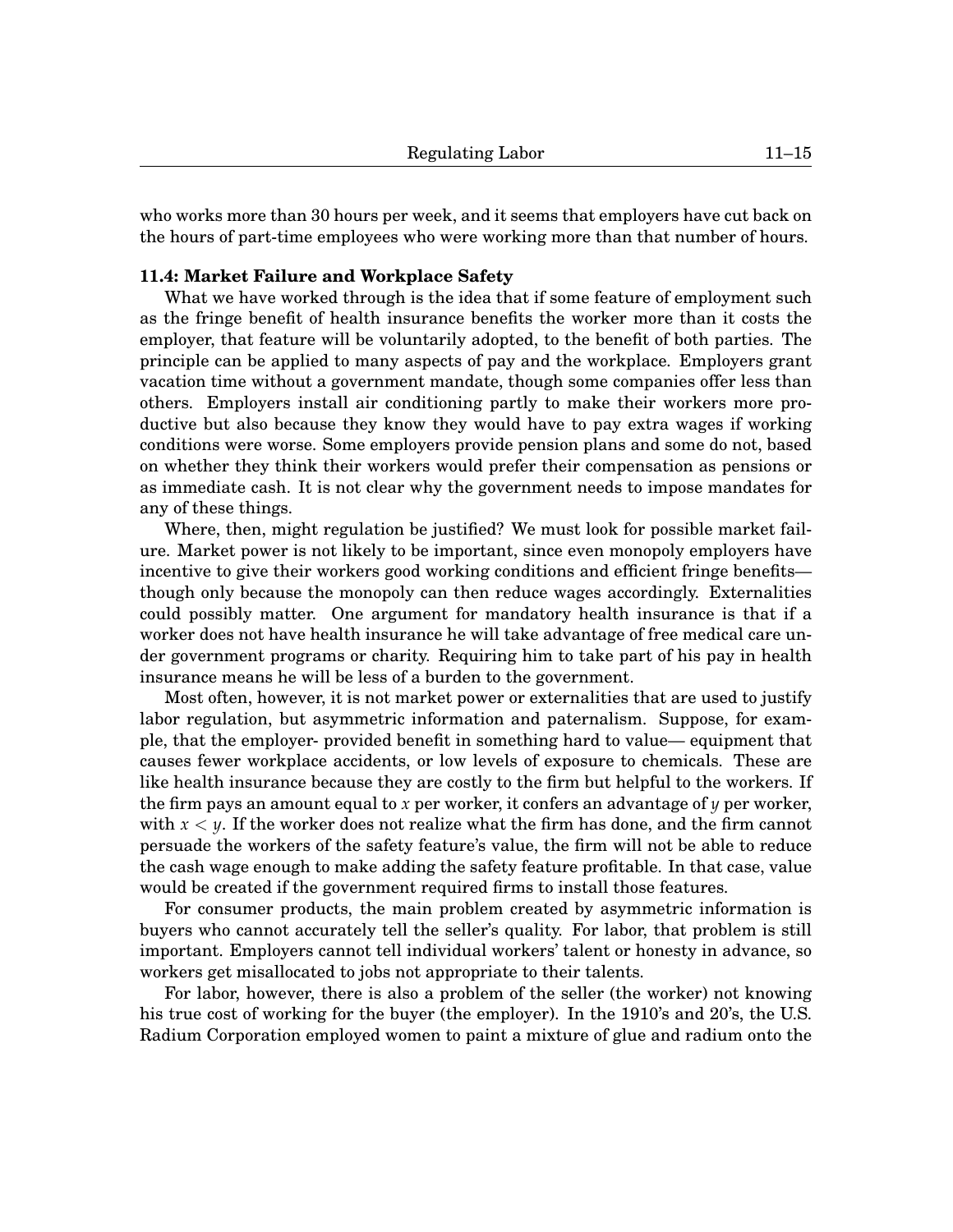dials of watches, clocks, and various instruments of measurement so that they would glow in the dark. Radium is not only highly carcinogenic but can cause death by radiation poisoning. The managers knew something of the dangers, though not as much as we know today, since radium paint was used on a large scale during World War I without drastic consequences. Company scientists used lead shields and handled the radium powder with tongs, but the workers knew nothing of the risk. They didn't worry about getting paint on their skin, they painted their nails with radium for fun, and the company even instructed them to lick their brushes to shape the points. After four suspicious deaths, the Consumer's League, a nonprofit organization that devoted itself to reporting on child labor and workplace hazards investigated. In 1924 it published a report on the danger of work in the industry. Some of the women brought lawsuits, which received national attention (though they settled out of court). The factory's dangerousness was particularly reprehensible because the radiation poisoning, if not the cancer danger, could have been prevented by even a small amount of shielding. Even gloves can block alpha rays, which are potent but easy to stop, though the carcinogenic gamma rays are not.<sup>[6](#page-0-1)</sup>

FIGURE [11.](#page-0-0)[5](#page-15-0) UNPERCEIVED DANGER IN THE WORKPLACE—PERFECTLY ELASTIC DEMAND

<span id="page-15-0"></span>

To analyze asymmetric information, we'll start with Figure [11.](#page-0-0)[5,](#page-15-0) which shows an industry in which demand for labor by employers is perfectly elastic, pinning down the wage at w<sup>\*</sup>. Workers do not realize the dangers of radium in the workplace and their labor supply is given by the outer supply curve,  $S_{informed}$ . If they knew the truth about

<sup>6</sup>Kovarik, Bill , *The Radium Girls*, originally published as Ch. 8 of *Mass Media & Environmental Conflict* with Neuzil, Mark, Sage Publications (1996), http://www.radford.edu/∼[wkovarik/envhist/radium.html](http://www.radford.edu/~wkovarik/envhist/radium.html).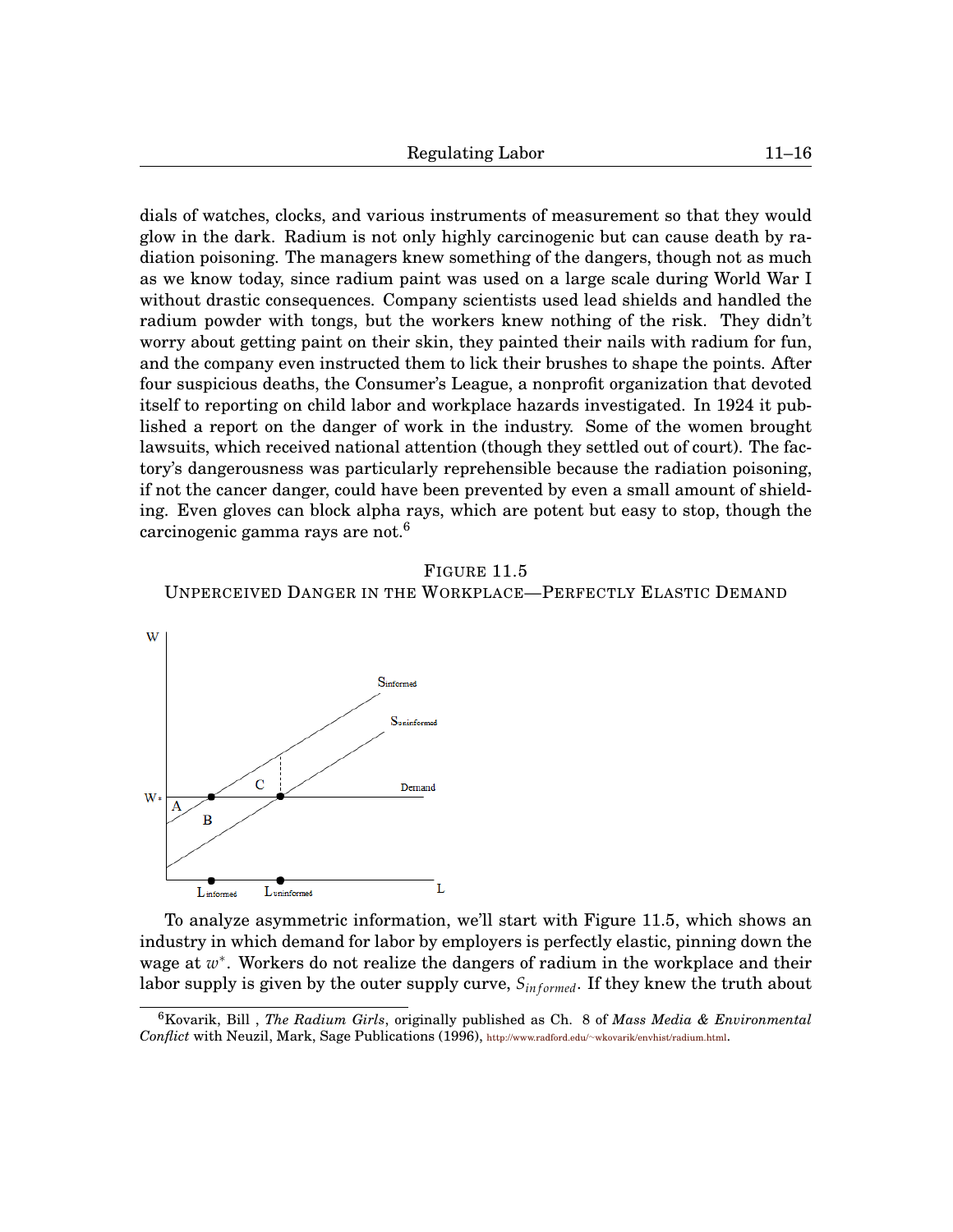the dangers of the workplace, they would insist on higher wages and the supply curve would be  $S_{informed}$ . The two curves  $S_{uninformed}$  and  $S_{informed}$  are like the demand curve and the value curve. The curve  $S_{informed}$ , the informed labor supply curve, represents the true cost to the workers of taking this job. Since workers use the uninformed supply curve in deciding how much to work, the equilibrium will be at  $L_{uniformed}$  and *w* ∗ .

The employer surplus in equilibrium is zero because demand is perfectly elastic, so there is no area above the price and below the demand curve. The worker surplus is A-C, which is actually negative. The workers think they are earning surplus A+B, but if we look at their true costs of choosing this job, as shown by the informed supply curve, the wage is less than the cost for workers on the supply curve beyond quantity  $L_{inf}$ . Only too late do workers realize that their wage does not justify the risk.

Figure [11.](#page-0-0)[6](#page-17-0) goes through the same analytic process, but with the demand curve sloping downwards so there will be positive employer surplus. Again, the equilibrium wage and employment is where the employer demand curve intersects the uninformed worker supply curve:  $(S_{uninformed}, W_{un})$ . Employer surplus is A+B+E+F, which is the amount employers would have been willing to pay over the equilibrium wage they do pay. Worker surplus is C-E-F-H. Only area C is below the wage and above the supply curve. Areas E+F+H are subtractions for quantities where the worker's true cost is above the wage  $W_{un}$ ; it is the area above the wage and below the supply curve. Adding employer and worker surplus, we get A+B+C-H as total surplus.

Workers believe they are getting surplus of C+D+G. They indeed are earning areas D+G as part of their total take-home pay but those areas are not surplus, because they only give partial compensation for true the costs of those workers between  $S_{informed}$  and *Sunin f ormed*.

If the workers became informed, they would supply only  $S_{informed}$  and the wage would rise to  $W_{inf}$ . Both of these changes would cut into employer surplus, which would only equal A. Worker surplus is B+C. Total surplus is A+B+C, so the area *H* is the deadweight loss from excess provision of labor under asymmetric information.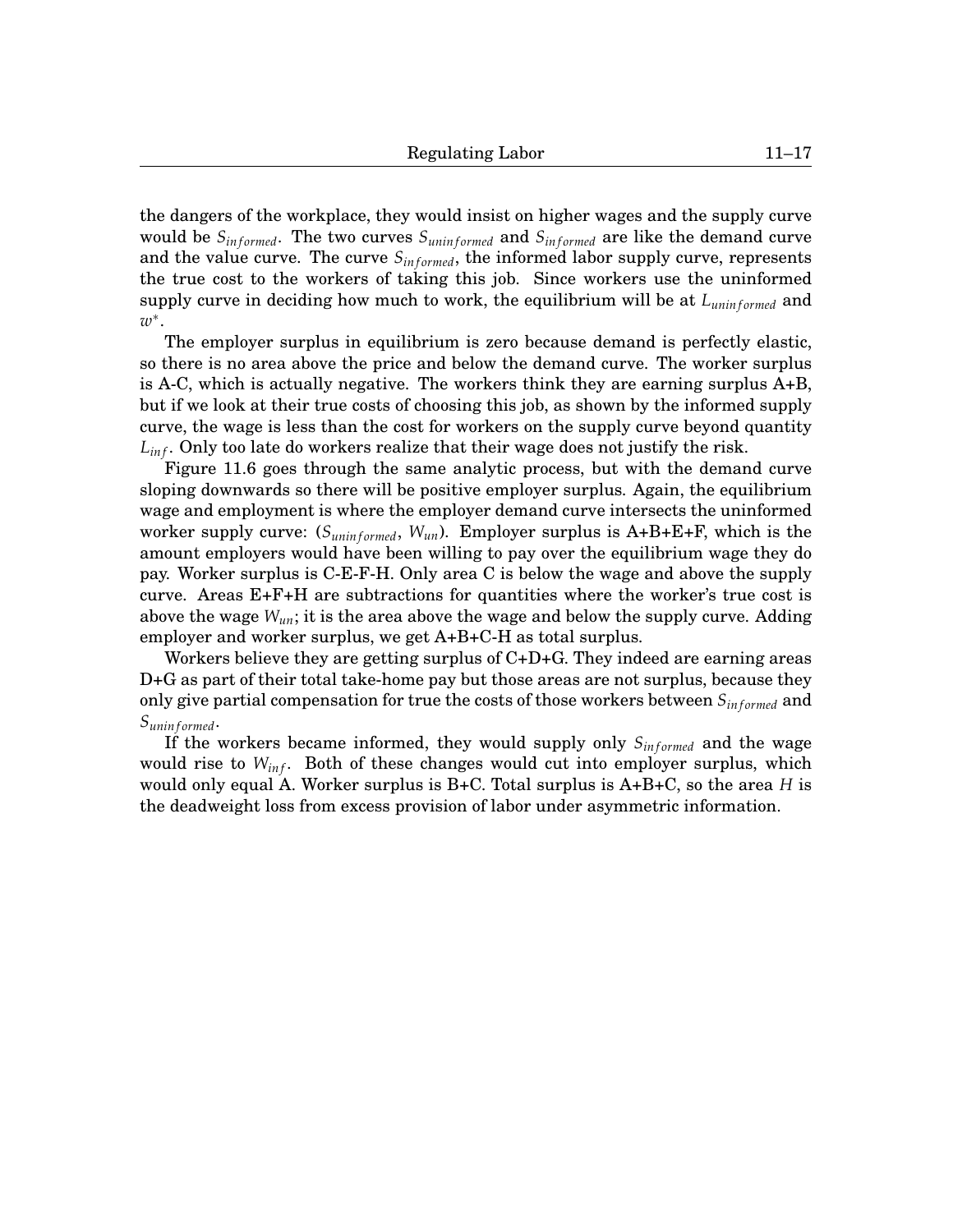FIGURE [11.](#page-0-0)[6](#page-17-0) UNPERCEIVED DANGER IN THE WORKPLACE—MODERATELY ELASTIC DEMAND

<span id="page-17-0"></span>

Merely requiring the release of safety information is the obvious regulation to solve the market imperfection here. This is easier said than done, however. If employers knows the risks better than the government, the regulator must incur costs to monitor and discover which employers are being truthful. Moreover, even if the information is given to them, workers must be able to understand it. The question then becomes whether the government is willing to override the worker's decision that he is willing to accept the danger. The worker may rationally want to leave the decision as to whether a safety measure is efficient in the government's hands, since he knows less and even if he did know it would be hard as an individual to see if the company was in compliance.

The old way to deal with workplace safety was the tort system, as happened in the radium cases of the 1920's. Just as in the case of unsafe consumer products, the worker whose health was hurt could sue his employer. In the workplace, however, strict liability would impose too much of the cost of good health on the employer and too little on the worker. When a worker spends much of his life in a particular job, the influence of workplace on health is hard to untangle with the influence of home life. Workplace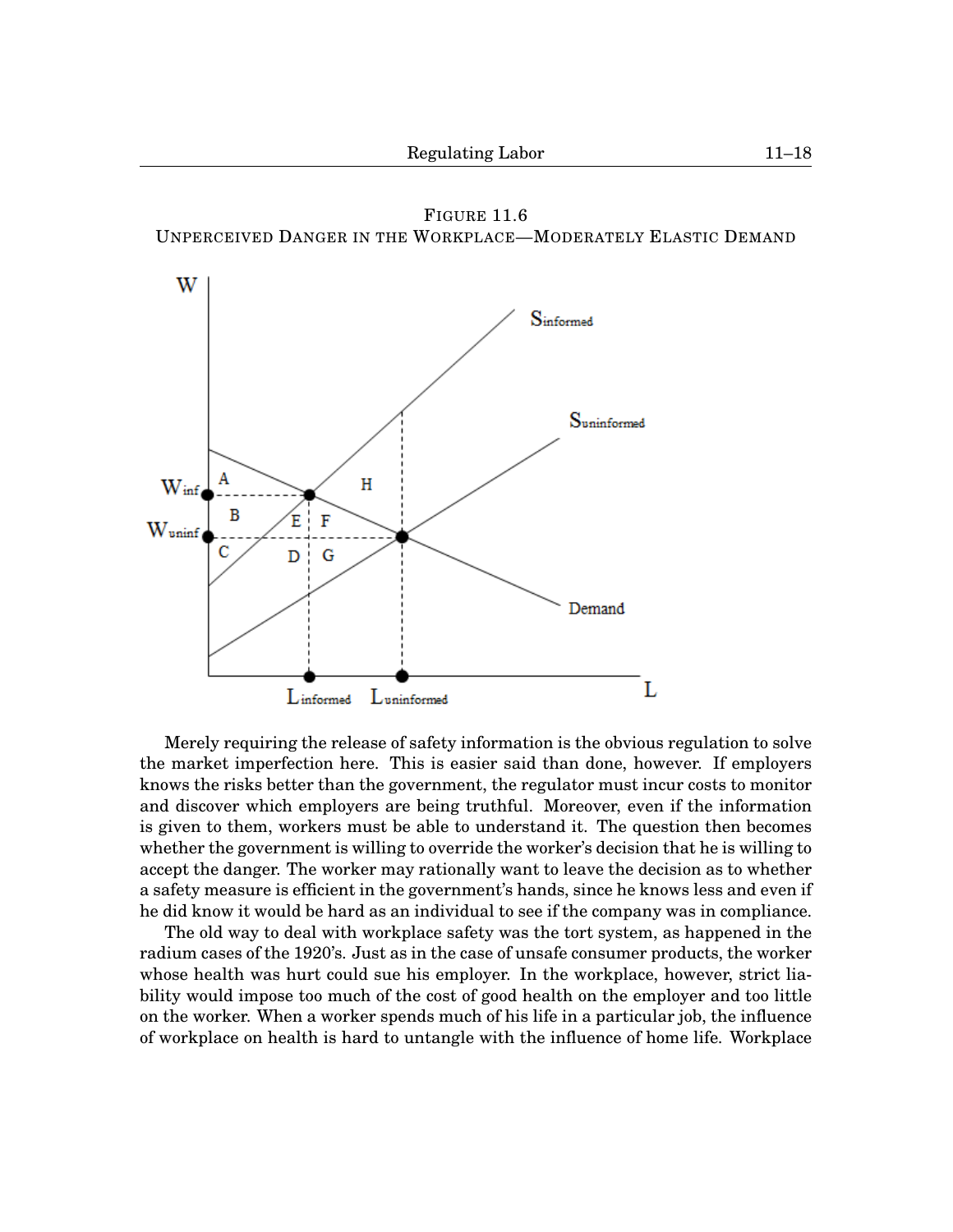accidents are easy to connect with work but they can be caused by worker carelessness as well as by employer negligence. For that reason, accidents are covered by **workers' compensation** plans (also known as **workman's compensation**). This is a form of mandatory insurance. The details differ from state to state and there is also a plan for federal workers, but the idea in all of them is that employers must pay premiums into a fund that compensates workers for both the health cost of the accident and the wages they will lose because of the disability. The compensation is not flexible and individualized, as in the tort system; it uses a fixed schedule for payments, as shown in box [11.](#page-0-0)[1.](#page-19-0) The purpose of establishing the workman's compensation system was to replace the tort system with a cheaper and quicker method of compensating workers, so generally a worker is not allowed to sue his employer in tort after a workplace injury.<sup>[7](#page-0-1)</sup>

Protection against risks underestimated by workers is the justification for the **Occupational Safety and Health Administration (OSHA)**, created in 1970. Initially, OSHA used **design-based standards** that would specify the exact design of equipment—the width of ladder steps for example. OSHA later shifted more to **performancebased standards** which specifies a minimum level of performance or safety. Under a performance-based standard, a ladder might be required to be able to bear a certain weight without breaking. The problem with design-based standards is that while they give clear direction to employers, they are too rigid. Safety is the objective, not a particular design. The design OSHA chooses might well be less safe or more costly than some other design that currently exists in the marketplace or that might be developed. In addition, design-based standards stifle innovation, since any new product would have to be incorporated into the standard before it could be used.

OSHA has also changed its attitude towards cost-benefit analysis. OSHA's authorizing statute tells it to protect worker health and safety whenever feasible and affordable. This was usually interpreted as meaning that the regulation would not put the firm out of business, rather than that the benefits would exceed the costs. Marginal analysis was not used to develop standard to where the marginal cost of a stricter standard started to exceed the marginal benefit of extra safety. This policy was challenged in court, but the Supreme Court ruled in *American Textile Manufacturers Institute, Inc. v. Donovan*, 452 U.S. 490 (1981), that OSHA was not required to balance costs against benefits. The Supreme Court did say that while OSHA was not required to trade off costs and benefits, it was at least permitted to do so. President Reagan issued Executive Order 12291 in 1981 to tell OSHA to do that, and it has been part of general executive policy since then.

 $7A$  separate source of support for people who have worked for a long enough time and become disabled for some reason is Social Security Disability Benefits. The number of people receiving these has greatly expanded in recent years. See David Autor ["The Unsustainable Rise of the Disability Rolls in the United](http://economics.mit.edu/files/7388) [States: Causes, Consequences, and Policy Options,"](http://economics.mit.edu/files/7388) (2012).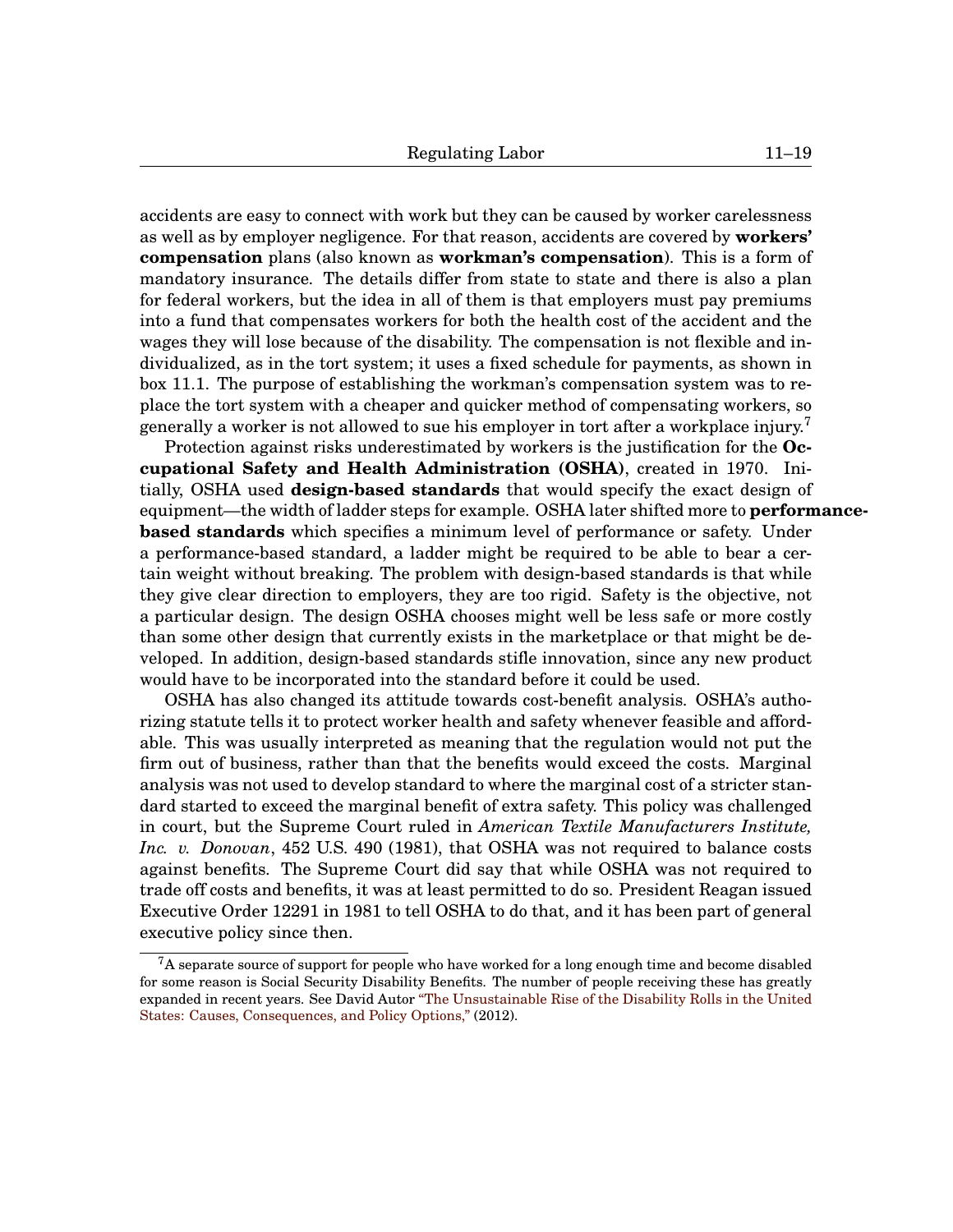<span id="page-19-0"></span>BOX [11.](#page-0-0)[1](#page-19-0)

COMPENSATION SCHEDULE, U.S. CODE, §8107(C), CHAPTER 81 OF TITLE 50 (in weeks of wages)

(1) Arm lost, 312 weeks (2) Leg lost, 288 weeks (3) Hand lost, 244 weeks (4) Foot lost, 205 weeks (5) Eye lost, 160 weeks (6) Thumb lost, 75 weeks (7) First finger lost, 46 weeks (8) Great toe lost, 38 weeks (9) Second finger lost, 30 weeks (10) Third finger lost, 25 weeks (11) Toe other than great toe lost, 16 weeks (12) Fourth finger lost, 15 weeks (13A) complete loss of hearing of one ear, 52 weeks (13B) complete loss of hearing of both ears, 200 weeks (15) Compensation for loss of more than one phalanx of a digit is the same as for loss of the entire digit. Compensation for loss of the first phalanx is one-half of the compensation for loss of the entire digit. (17) Compensation for loss of use of two or more digits, or one or more phalanges of each of two or more digits, of a hand or foot, is proportioned to the loss of use of the hand or foot occasioned thereby.

One reason OSHA started by emphasizing design is that it is easier to monitor than performance. OSHA's budget is \$558 million, but that can only pay for 2,200 inspectors. Since there are more than 8 million workplaces and 130 million workers around the nation, this means there is 1 inspector for every 59,000 workers. OSHA did 41,000 inspections in 2010. States may choose to enforce OSHA regulations using state agencies instead, with OSHA funding and oversight and 24 states have chosen to do so. In 2010 there were 57,000 inspections by state government agen- $cies.<sup>8</sup>$  $cies.<sup>8</sup>$  $cies.<sup>8</sup>$  That helps, but with so many workplaces, the main impact of OSHA may be in setting safety standards which workers can look at to assess their employers' performance and use to complain to OSHA if they see noncompliance.

<sup>8</sup> "Commonly Used Statistics," OSHA, <http://osha.gov/oshstats/commonstats.html>.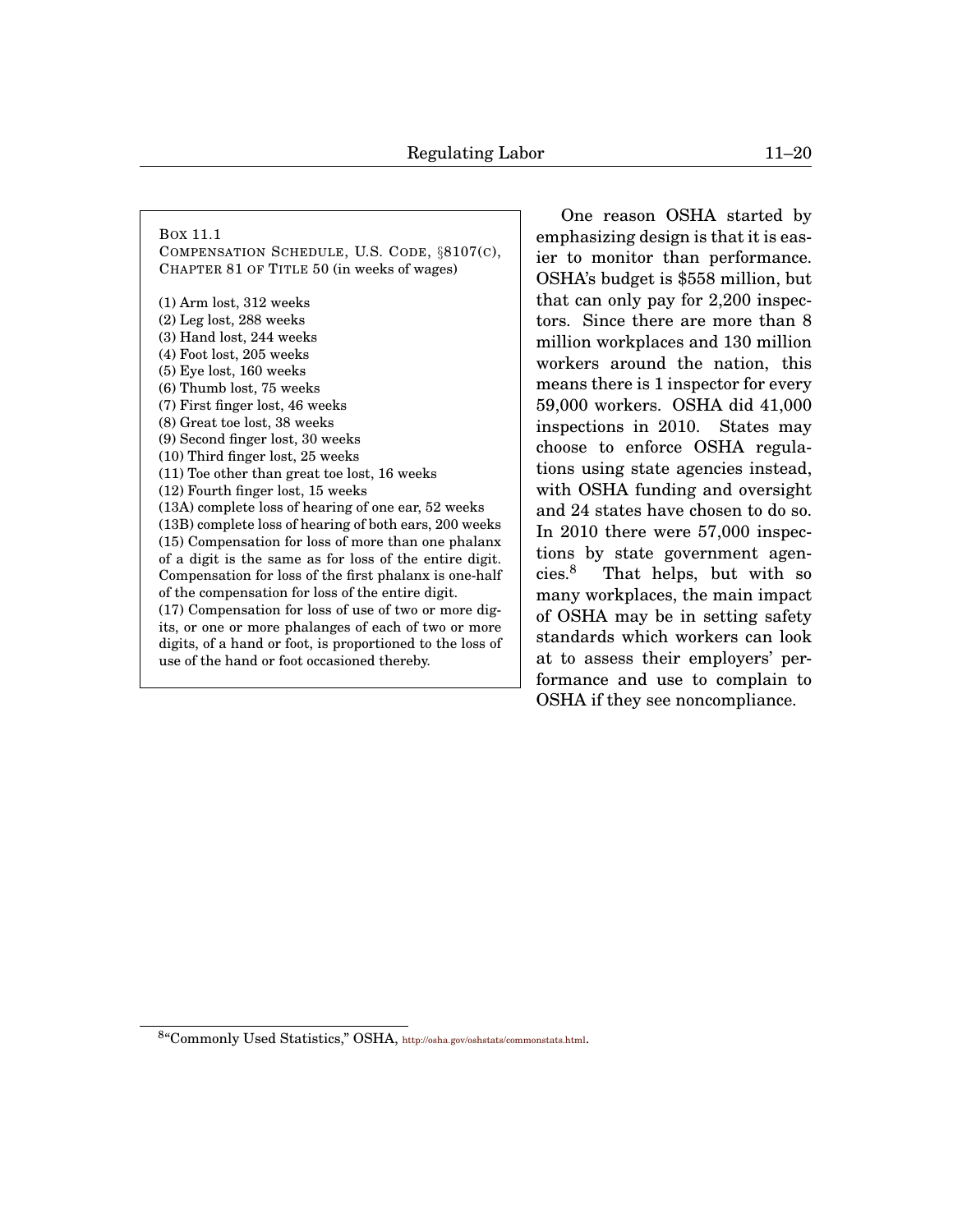## **[11.](#page-0-0)5: Unions**

Many workers organize into unions, joint associations for bargaining with employers over wages, fringe benefits, and working conditions. Unions are regulated by the **National Labor Relations Board**, created in 1935 by the **National Labor Relations Act** (or **Wagner Act** after the senator who sponsored it). The purpose of this act was to make it easier for workers to organize and sustain unions. Its central feature is that if a majority of workers at an establishment vote to be represented by a union then the management must **bargain in good faith** with the union about a list of subjects that includes wages, hours, vacation time, insurance, and safety practices. Bargaining in good faith is very difficult to define. The employer does not have to grant any concessions to the union, but he must actively meet with it and show signs that he is open to agreement if the parties can come up with some new set of terms for the contract. If one party thinks the other is not bargaining in good faith, he can go to the National Labor Relations Board and file a complaint. The NLRB will issue a ruling which can be appealed to a federal court. An example is the case of *Radisson Plaza Minneapolis v. NLRB*, 987 F.2d 1376 (8th Cir. 1993), where the court found that Radisson had not bargained in good faith because it unilaterally changed wage and benefit schedules, cancelled meetings with the union, cut other meetings short, engaged in discussion on irrelevant matters that wasted time, and made obviously unacceptable proposals. Other cases have found bargaining in bad faith when the employer's representative was unprepared, when the employer made a take-it-or-leave-it offer, when the employer would only agree to two meetings per month, and where the employer pleaded inability to pay but would not back the claim up with facts.<sup>[9](#page-0-1)</sup>

If the employer and the union do not come to an agreement, the employer can declare an **impasse** and implement the last offer made to the union. The union can then go on strike, refusing to work until agreement can be reached on a new contract. This is risky for the workers, because under the **Mackay Doctrine**, the employer may hire permanent replacements for the striking workers.<sup>[10](#page-0-1)</sup> Although the Wagner Act forbids an employer from firing a worker because he goes on strike, it only requires the employer to give preference in case of vacancy to workers replaced during a strike. Thus, if the employer can find replacements, the worker may well not get his job back even if the strike does end.

Much of what the NLRB does is to rule on cases of **unfair labor practices**. Examples are: $^{11}$  $^{11}$  $^{11}$ 

<sup>9</sup>See Keith N. Hylton, "An Economic Theory of the Duty to Bargain," *Georgetown Law Journal*, 83: 19–78 (1994-1995), especially footnote 16.

<sup>10</sup>*NLRB v. Mackay Radio & Telegraph Co.*, 304 U.S. 333 (1938). Thomas C. Kohler & Julius G. Getman "The Story of NLRB v. Mackay Radio & Telegraph Co.: The High Cost of Solidarity," in *Labor Law Stories*, Laura J. Cooper and Catherine L. Fisk, eds., Foundation Press, 2005.

<sup>11&</sup>lt;sub><http://www.nlrb.gov/rights-we-protect/employerunion-rights-obligations>.</sub>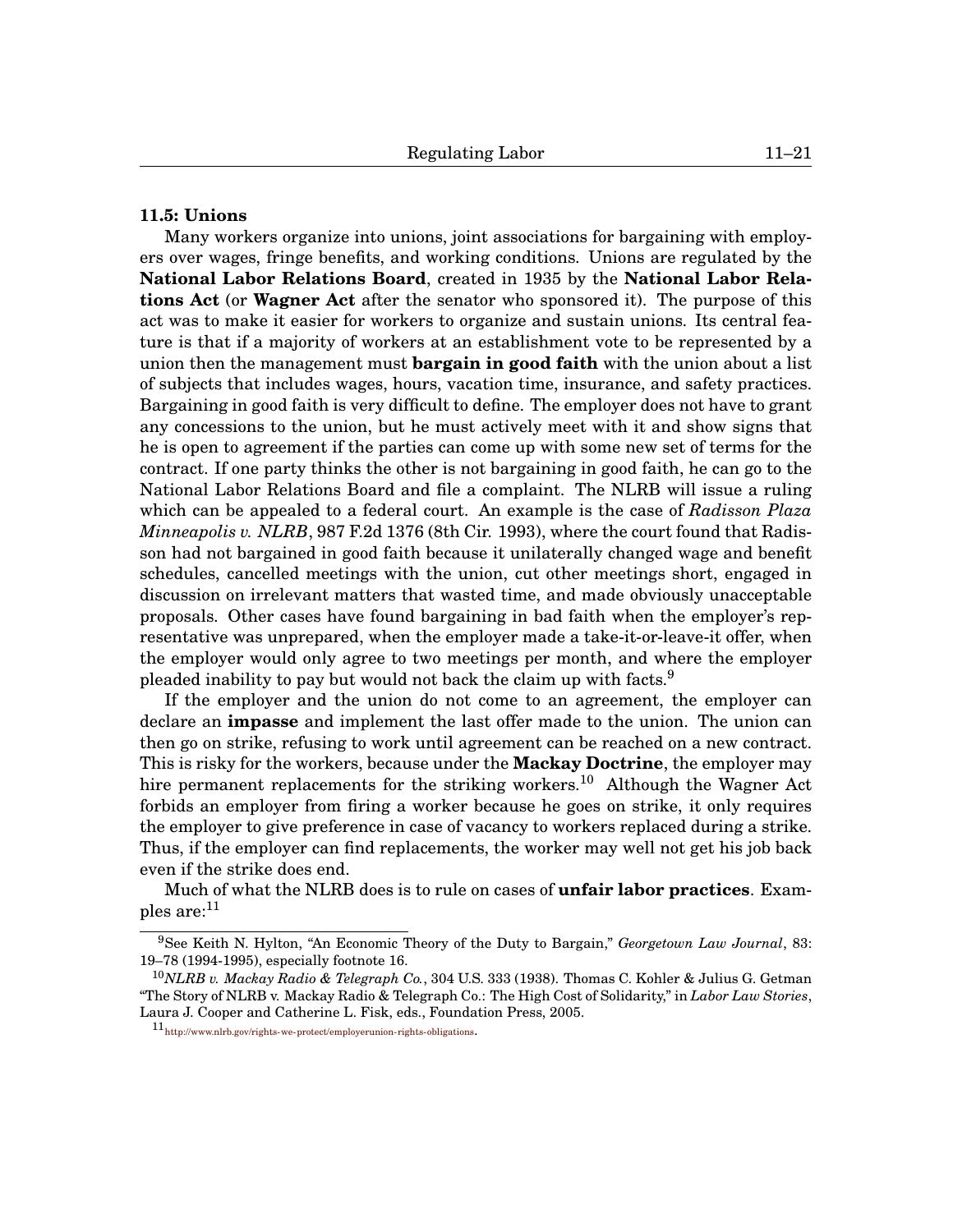- Threatening employees with loss of jobs or benefits if they join a union.
- Threatening to close the plant if the employees vote to unionize.
- Transferring, laying off, firing, or assigning more difficult work tasks to employees active in the union.

Actions of employees can also be unfair labor practices:

- Picket line misconduct during strikes, such as threatening, assaulting, or barring non-strikers who want to enter the establishment.
- Striking over issues unrelated to employment.
- Refusing to process the grievance complaints of a worker because he disagrees with union officials.

The other major bill that regulates unions besides the Wagner Act is the **Taft-Hartley Act** of 1947. This was passed by a more conservative Congress than the Wagner Act and was meant to roll back the power of unions. It added new unfair labor practices such as unions organizing boycotts by the public of the employer's product. These are **secondary boycotts**, thus called because it is not a boycott by the immediate union involved but by other people or unions whom they recruit to help. The act's most important provision, however, was that it outlawed the **closed shop**: a labor contract in which the employer agrees to hire nobody but existing members of the union. Moreover, it allowed state-by-state decisions on whether to allow contracts which required any workers hired by a unionized employer to either join the union or pay union dues while remaining a non-member. State laws forbidding this kind of contract are known as **right-to-work** laws.

Right-to-work laws make it harder for unions to organize and succeed. A problem for a union, like for a cartel, is to prevent free-riding. The ideal for a worker is to work in a unionized firm with high wages but to remain out of the union so as to avoid paying union dues or having to go on strike. Contracts requiring non-members to pay union dues anyway help solve this problem. Right-to- work laws require firms to be **open shop**, not requiring non-members to pay union dues. This reduces the funding base of the union. Figure [11](#page-0-0)[.7](#page-22-0) shows which states have such laws (note that it was drawn before Indiana passed a right-to-work law in 2012).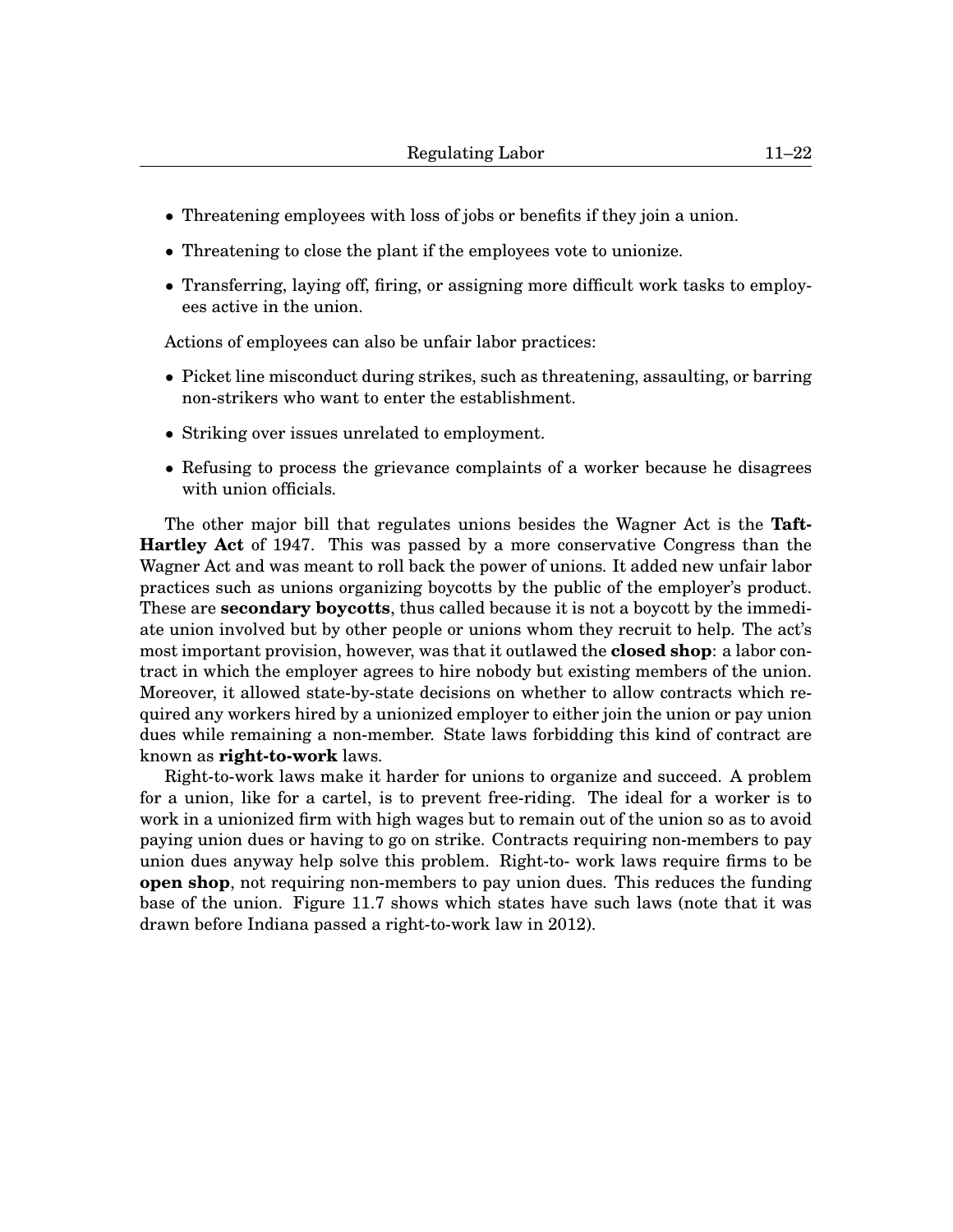<span id="page-22-0"></span>

FIGURE [11.](#page-0-0)[7](#page-22-0) RIGHT-TO-WORK S[TATES](http://www.nrtw.org/rtws.htm)

The controversy over unions is whether they simply raise the wages of some workers or contribute to productivity by improving company operations and by enforcing labor contracts. The Clayton Act of 1914 exempts labor organizations from the antitrust laws and permits groups of workers to jointly bargain with employers. Thus, as in Figure [11.](#page-0-0)??, perfectly competitive workers who initially earned  $w_0$  as the result of supply and demand could organize into a union that would raise the wage to  $w_1$ . This would reduce hours employed from  $L_0$  to  $L_1$ , since the employer would not demand so many hours of labor at the higher wage, but it would raise the worker's producer surplus from  $F+D+E$  to  $F+D+B$ . The employer surplus would fall from  $A+B+C$  to just A, and area C+E would be deadweight loss, the usual loss triangle from the exercise of market power.

In choosing *w*1, the union would use the same procedure as a monopoly of a consumer product. It would determine the employers' marginal revenue curve and find the quantity where MR=MC. In this case, the supply curve is used for the marginal cost curve, since it represents the workers' opportunity cost of working extra hours.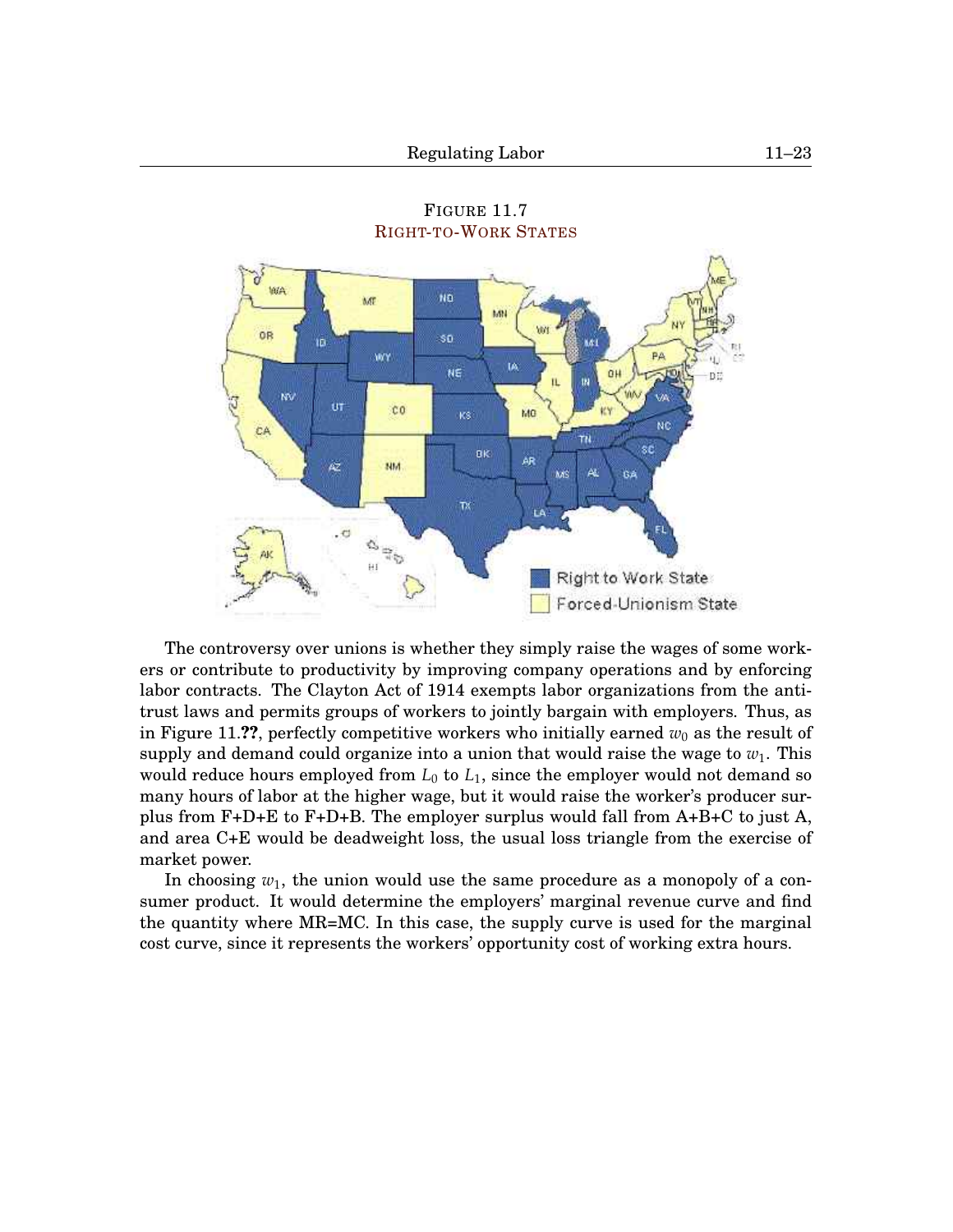<span id="page-23-0"></span>

FIGURE [11.](#page-0-0)[8](#page-23-0) A UNION USING MARKET POWER

Special-interest problems also arise. Unions routinely bargain over the contract's procedures for dealing with workers who do poor work. The workers most likely to care about those procedures are those who think they might do poor work, and they will lobby for procedures to make discipline more burdensome for the employer even if the union must offer wage concessions in return for concessions on procedures.<sup>[12](#page-0-1)</sup>

Labor unions have diminished in importance in the United States since 1960 and they cover very different industries than they used to.<sup>[13](#page-0-1)</sup> In 1985, 20.5% of workers were covered by union agreements, of which 12.4 million were in the private sector and 6.9 million were in the public sector. By 2010 the figure had fallen to 13.1%, of which 7.9 million were in the private sector and 8.4 million were in the public sector. Only 7.7% of private-sector employees are covered by unions, but 40.0% of public-sector

 $12A$  good survey of estimates of the effect of unions on productivity is Barry Hirsch, "What Do Unions" Do for Economic Performance?" *Journal of Labor Research,* 25: 415–455 (Summer 2004).

<sup>13</sup>A convenient reference is: Alejandro Reuss, "What's Behind Union Decline in the United States?" *EconoFAQs* (March 31, 2011) <http://www.dollarsandsense.org/archives/2011/0311reuss.html>.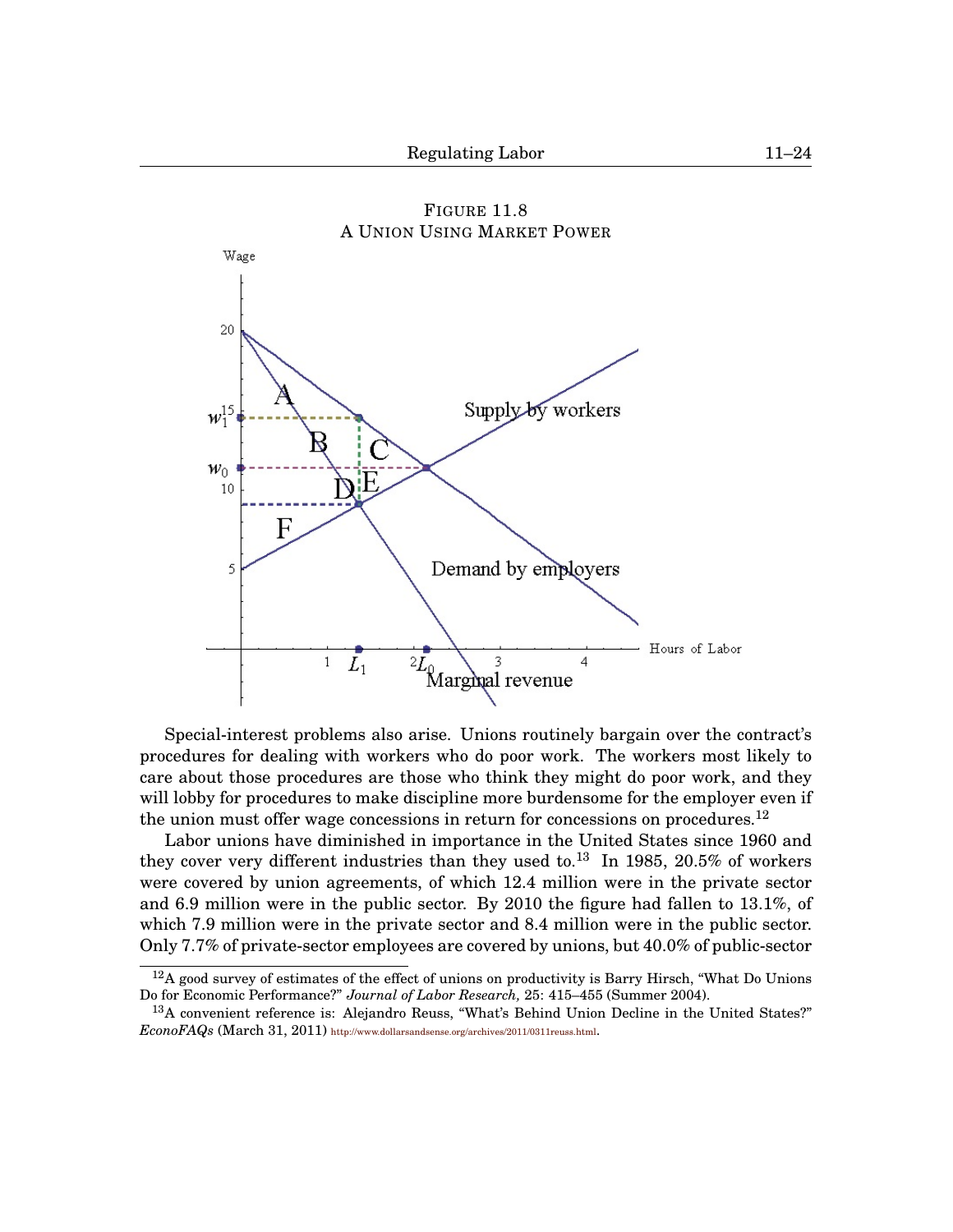employees are. $^{14}$  $^{14}$  $^{14}$ 

One explanation for the decline of unionization is that employment in basic industries such as manufacturing and mining has diminished over time in the United States whereas employment in services and government has risen. Unionization played a part in that decline, since it made products in unionized industries relatively more expensive and hence less attractive to consumers. Increasing international trade also played a part. This is partly because foreign labor would be cheaper even in the absence of unions in America, but unions increased the labor cost disadvantage of domestic production even more. Not only has manufacturing employment shrunk, but the percentage of U.S. manufacturing that is unionized has shrunk, which is perhaps a sign that union productivity gains are not big enough for unionized firms to be able to compete well against non-unionized firms.

On the other hand, public-sector unions face much lower competitive pressures. If unionization raises the cost of the Social Security Administration, it will not lose business to a competing agency. Competitive pressure is not entirely absent, to be sure. Teaching in public schools is heavily unionized, but parents may resort to nonunionized private schools if union-negotiated procedures make it too difficult to remove bad teachers. When enrollment in the public schools declines, so do state education budgets. Public-sector unions, however, are in a powerful position because their employer, the government, has a big advantage over private competitors, including being able to ban them from competition. Public-sector unions are regulated differently, which does restrain their power. They often do not have the right to strike; policemen may not go on strike, nor may federal workers.<sup>[15](#page-0-1)</sup> Even unions that may strike, such as teachers' unions, rarely do. Rather, much of their purpose is political lobbying. Publicsector unions are highly influential in state politics, as sources of votes, information, campaign workers, and contributions made by their political action committees. Of the top 20 political action committees for federal contributions, 5 were unions, almost as many as the 7 corporations.<sup>[16](#page-0-1)</sup> Thus, the role of unions in America today is very different from in the past.<sup>[17](#page-0-1)</sup>

## **[11.](#page-0-0)6: Concluding Remarks**

<sup>15</sup>5 United States Code 7311, [http://www.law.cornell.edu/uscode/5/7311.html]( http://www.law.cornell.edu/uscode/5/7311.html).

<sup>14</sup>["Table 664. Labor Union Membership by Sector: 1985 to 2010,"](http://www.census.gov/compendia/statab/2012/tables/12s0664.pdf) *The Statistical Abstract of the United States 2012*.

<sup>16</sup>The 5 unions were those for electrical workers, teamsters, machinists, sheet metal workers, and air controllers, *Opensecrets.org*, "Top 20 PAC Contributors to Candidates, 2011-2012," [http://www.opensecrets.org/pacs/](http://www.opensecrets.org/pacs/toppacs.php?cycle= 2012&party=A) [toppacs.php?cycle=2012&party=A](http://www.opensecrets.org/pacs/toppacs.php?cycle= 2012&party=A).

 $17$ Unionization has also been in decline in the United Kingdom, Germany, and Italy. See John T. Addison, Alex Bryson, Paulino Teixeira, and Andr. Pahnke, ["Slip Sliding Away: Further Union Decline in](http://www.politiquessociales.net/IMG/pdf/dp4760.pdf) [Germany and Britain,"](http://www.politiquessociales.net/IMG/pdf/dp4760.pdf) IZA discussion paper, Bonn (February 2010).